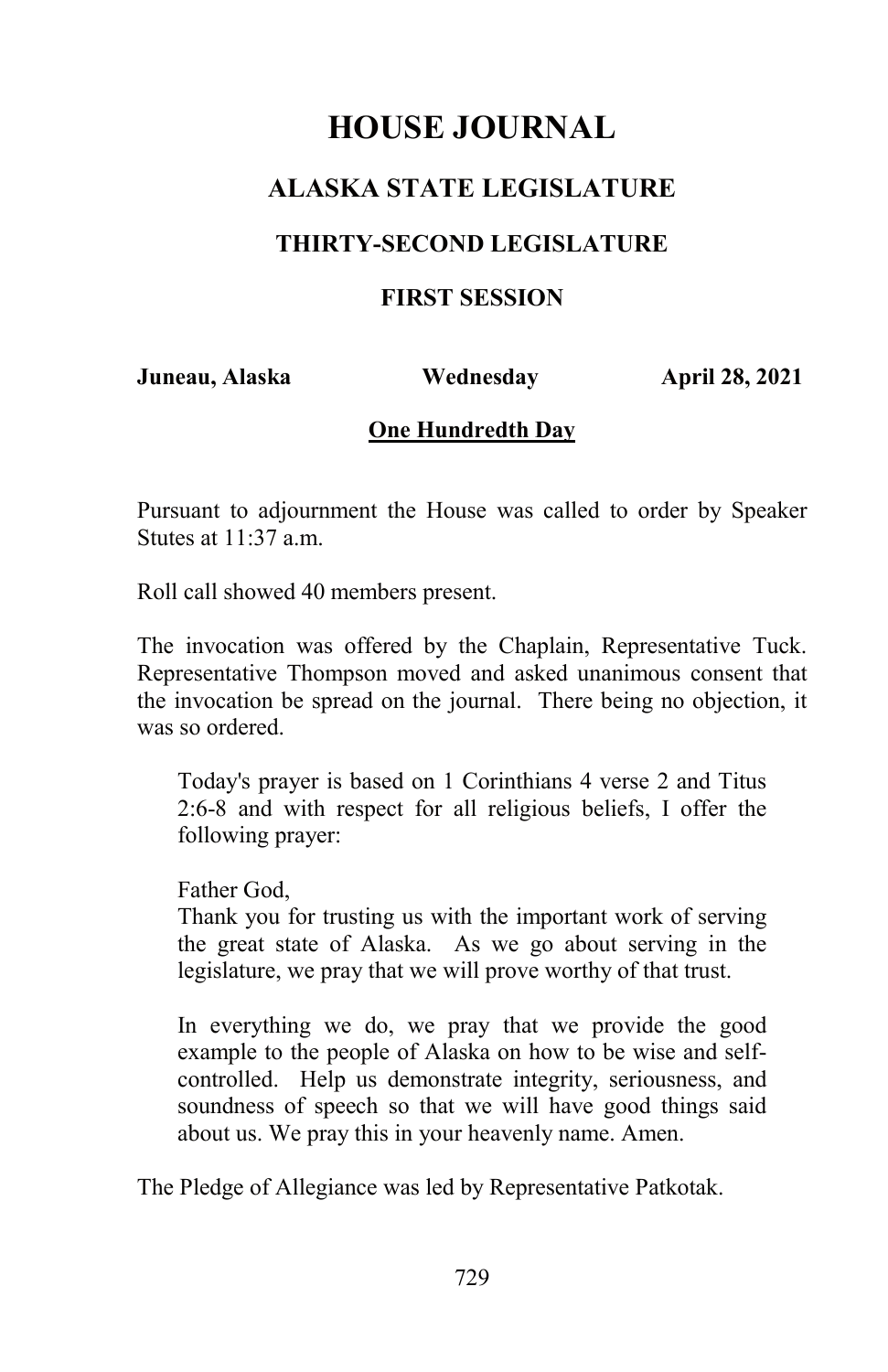730 April 28, 2021

#### **CERTIFICATION OF THE JOURNAL**

Representative Tuck moved and asked unanimous consent that the journal for the 98th and 99th legislative days be approved as certified by the Chief Clerk. There being no objection, it was so ordered.

### **MESSAGES FROM THE GOVERNOR**

#### **HR 1**

A message dated April 27 was read stating the Governor read the following resolution and is transmitting the engrossed and enrolled copies to the Lieutenant Governor's office for permanent filing:

HOUSE RESOLUTION NO. 1

Establishing a House Special Committee on Arctic Policy, Economic Development, and Tourism.

House Resolve No. 1

#### **HR 2**

A message dated April 27 was read stating the Governor read the following resolution and is transmitting the engrossed and enrolled copies to the Lieutenant Governor's office for permanent filing:

HOUSE RESOLUTION NO. 2 Establishing a House Special Committee on Energy.

House Resolve No. 2

### **HR 3**

A message dated April 27 was read stating the Governor read the following resolution and is transmitting the engrossed and enrolled copies to the Lieutenant Governor's office for permanent filing:

HOUSE RESOLUTION NO. 3 Establishing a House Special Committee on Fisheries.

House Resolve No. 3

#### **HR 4**

A message dated April 27 was read stating the Governor read the following resolution and is transmitting the engrossed and enrolled copies to the Lieutenant Governor's office for permanent filing: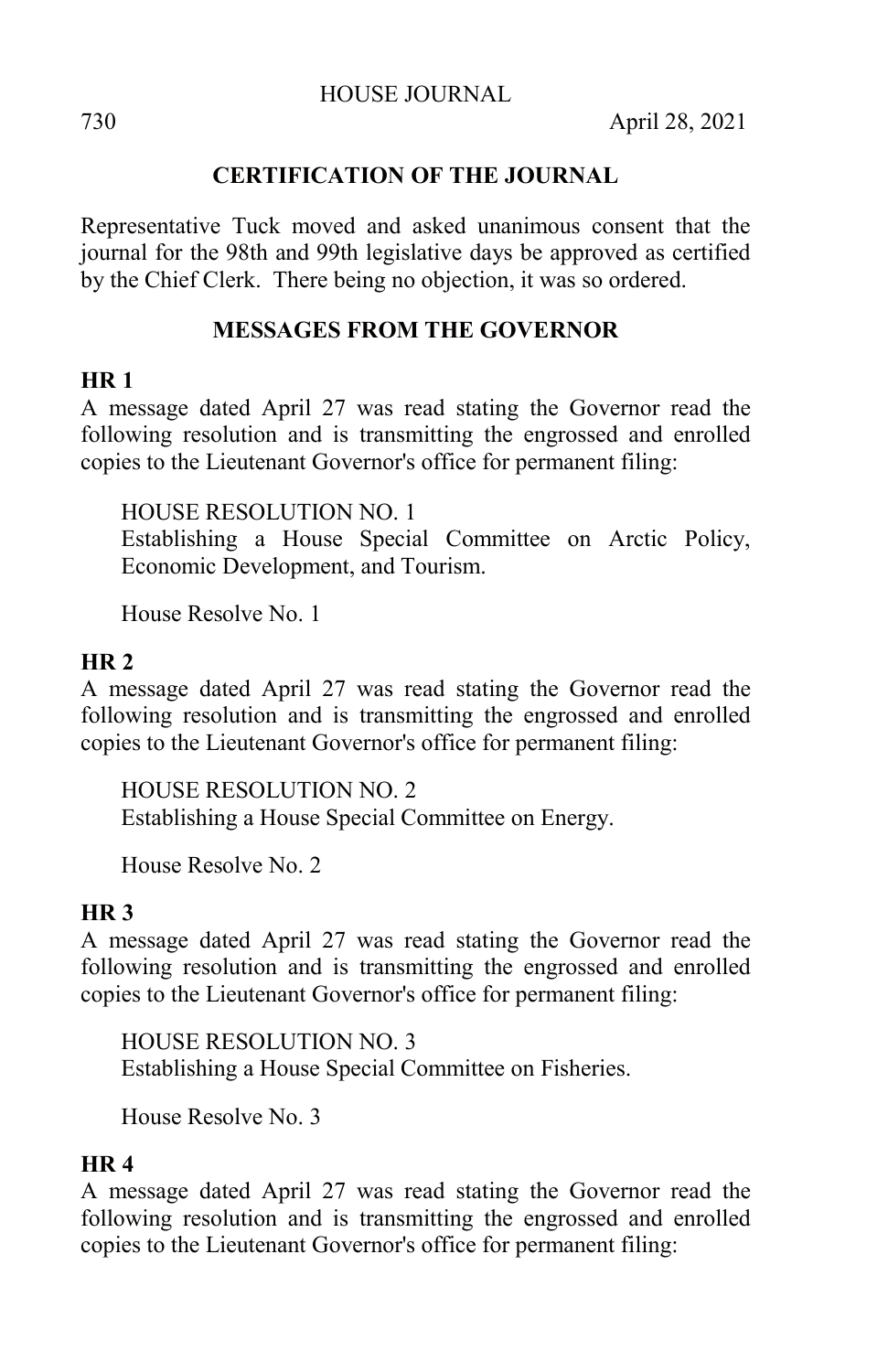HOUSE RESOLUTION NO. 4

Establishing a House Special Committee on Military and Veterans' Affairs.

House Resolve No. 4

## **HR 5**

A message dated April 27 was read stating the Governor read the following resolution and is transmitting the engrossed and enrolled copies to the Lieutenant Governor's office for permanent filing:

HOUSE RESOLUTION NO. 5 Establishing a House Special Committee on Tribal Affairs.

House Resolve No. 5

### **HR 6**

A message dated April 27 was read stating the Governor read the following resolution and is transmitting the engrossed and enrolled copies to the Lieutenant Governor's office for permanent filing:

HOUSE RESOLUTION NO. 6 Establishing a House Special Committee on Ways and Means.

House Resolve No. 6

### **MESSAGES FROM THE SENATE**

A message dated April 26 was read stating the Senate passed the following, and it is transmitted for consideration:

### **FIRST READING AND REFERENCE OF SENATE BILLS**

### **SB 89**

CS FOR SENATE BILL NO. 89(FIN) by the Senate Finance Committee, entitled:

"An Act relating to house rules for assisted living homes."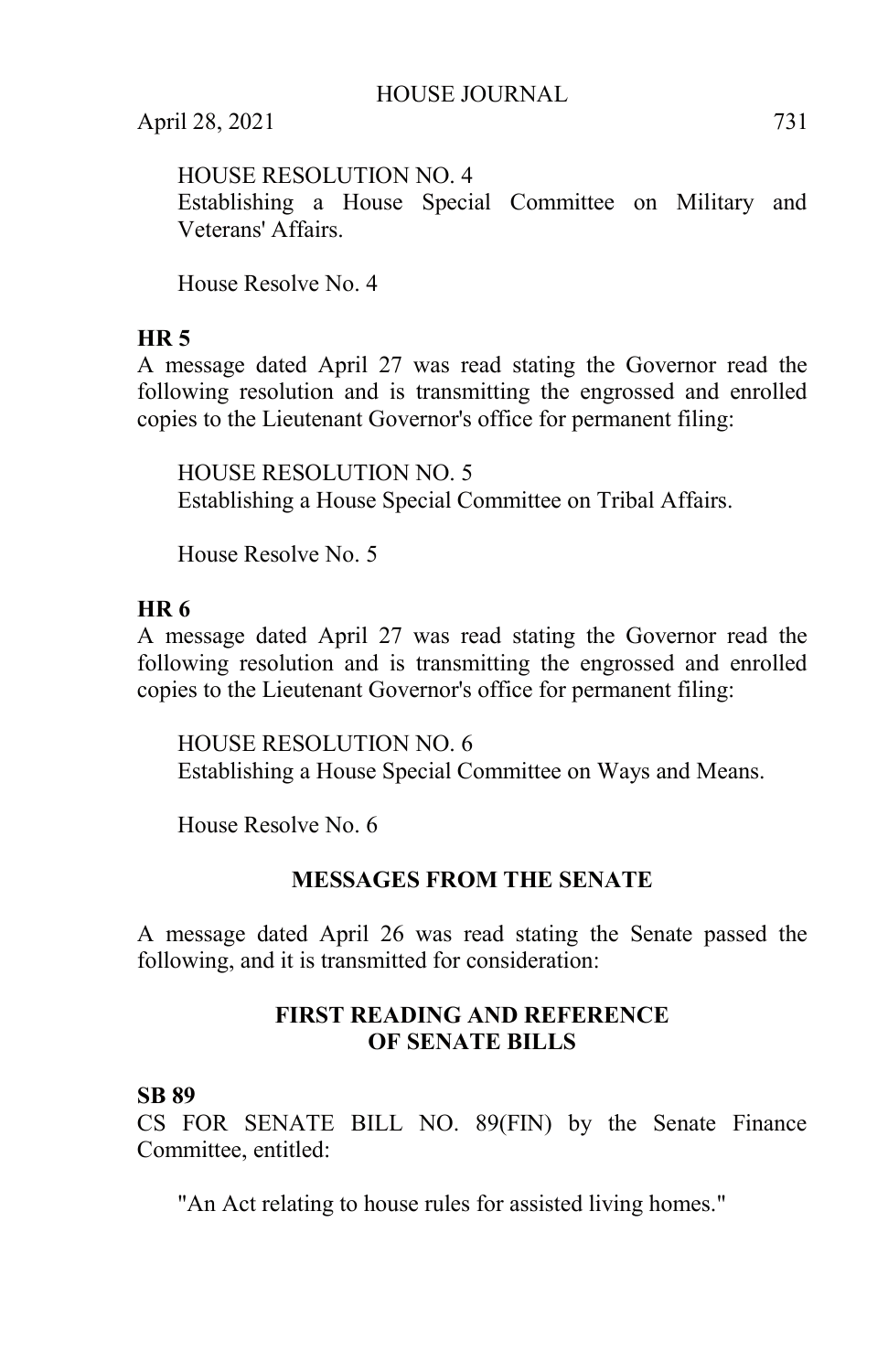732 April 28, 2021

was read the first time and referred to the Health & Social Services Committee.

## **REPORTS OF STANDING COMMITTEES**

### **HB 41**

The Finance Committee considered:

HOUSE BILL NO. 41

"An Act relating to management of enhanced stocks of shellfish; authorizing certain nonprofit organizations to engage in shellfish enhancement projects; relating to application fees for salmon hatchery permits and shellfish enhancement project permits; allowing the Alaska Seafood Marketing Institute to market aquatic farm products; and providing for an effective date."

and recommends it be replaced with:

### CS FOR HOUSE BILL NO. 41(FIN)

"An Act relating to management of enhanced stocks of shellfish; authorizing certain nonprofit organizations to engage in shellfish enhancement projects; relating to application fees for salmon hatchery permits and shellfish enhancement project permits; relating to the marketing of aquatic farm products by the Alaska Seafood Marketing Institute; and providing for an effective date."

The report was signed by Representatives Merrick and Foster, Cochairs, with the following individual recommendations:

Do pass (9): Ortiz, Edgmon, LeBon, Carpenter, Josephson, Wool, Thompson, Merrick, Foster

No recommendation (2): Johnson, Rasmussen

The following fiscal note(s) apply to CSHB 41(FIN):

- 1. Zero, Dept. of Commerce, Community, & Economic Development
- 2. Zero, Dept. of Fish & Game
- 3. Indeterminate, Dept. of Fish & Game
- 4. Indeterminate, Office of the Governor/Special Appropriations
- 5. Indeterminate, Dept. of Revenue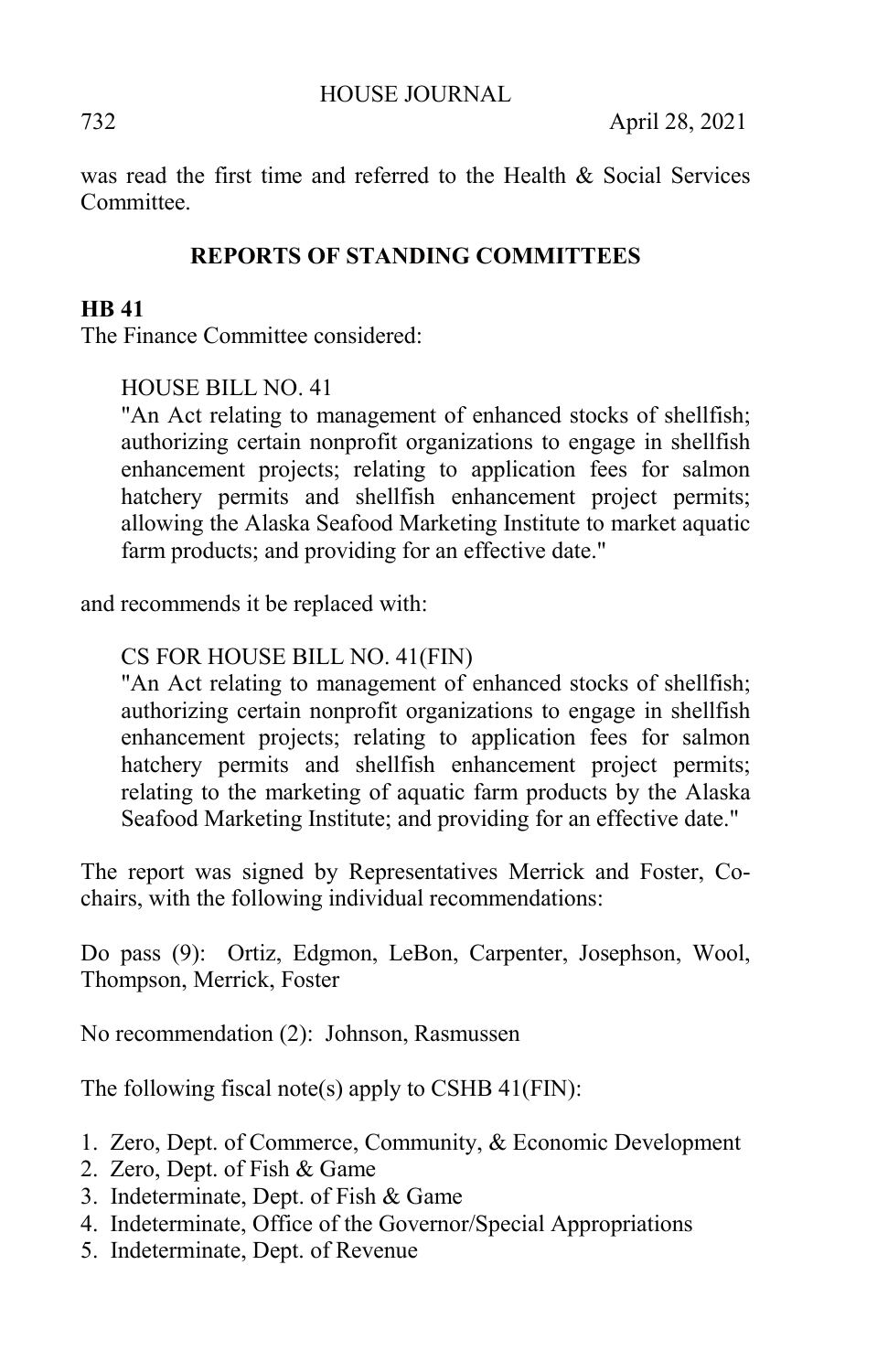HB 41 is on today's calendar.

## **HB 47**

The Finance Committee considered:

HOUSE BILL NO. 47 "An Act renaming the Alaska Native Language Preservation and Advisory Council as the Council for Alaska Native Languages; and relating to the Council for Alaska Native Languages."

The report was signed by Representatives Merrick and Foster, Cochairs, with the following individual recommendations:

Do pass (8): Ortiz, Edgmon, LeBon, Thompson, Wool, Josephson, Merrick, Foster

No recommendation (3): Carpenter, Johnson, Rasmussen

The following fiscal note(s) apply:

1. Fiscal, Dept. of Commerce, Community, & Economic Development

HB 47 was referred to the Rules Committee.

### **HB 87**

The Transportation Committee considered:

HOUSE BILL NO. 87 "An Act relating to electric-assisted bicycles."

The report was signed by Representative Hopkins, Chair with the following individual recommendations:

Do pass (4): Drummond, Hannan, McKay, McCabe

No recommendation (2): Cronk, Hopkins

The following fiscal note(s) apply: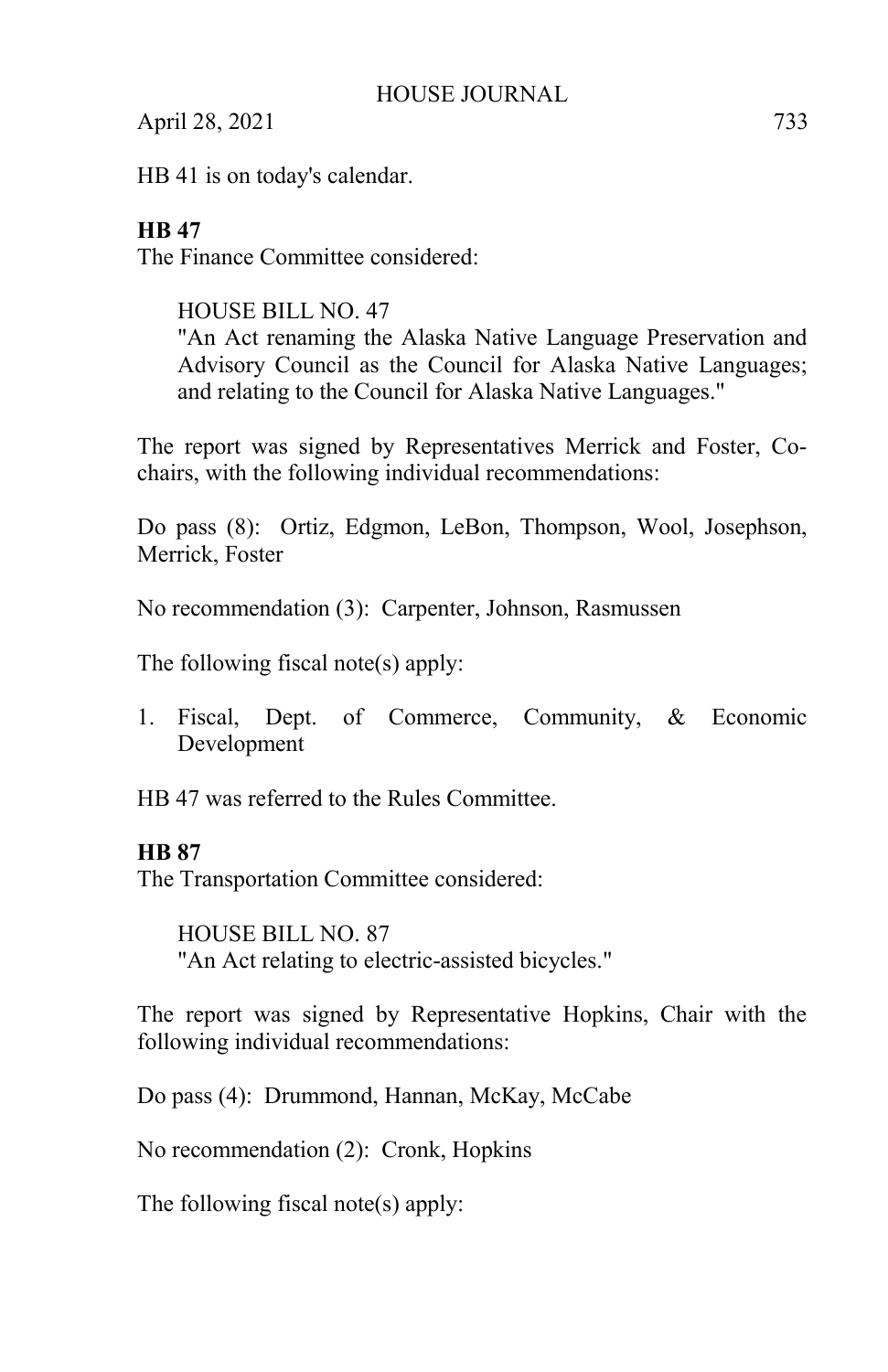1. Zero, Dept. of Administration

HB 87 was referred to the Judiciary Committee.

## **HB 92**

The Finance Committee considered:

HOUSE BILL NO. 92

"An Act relating to borrowing in anticipation of revenues; relating to revenue anticipation notes; relating to line of credit agreements; and providing for an effective date."

and recommends it be replaced with:

CS FOR HOUSE BILL NO. 92(FIN)

"An Act relating to borrowing in anticipation of revenues; relating to revenue anticipation notes; relating to short-term borrowing; and providing for an effective date."

The report was signed by Representatives Merrick and Foster, Cochairs, with the following individual recommendations:

Do pass (8): Ortiz, Edgmon, LeBon, Thompson, Wool, Rasmussen, Merrick, Foster

No recommendation (2): Carpenter, Josephson

The following fiscal note(s) apply to CSHB 92(FIN):

2. Indeterminate, Dept. of Revenue

HB 92 was referred to the Rules Committee.

### **HB 127**

The Finance Committee considered:

HOUSE BILL NO. 127 "An Act relating to the Alaska Municipal Bond Bank Authority."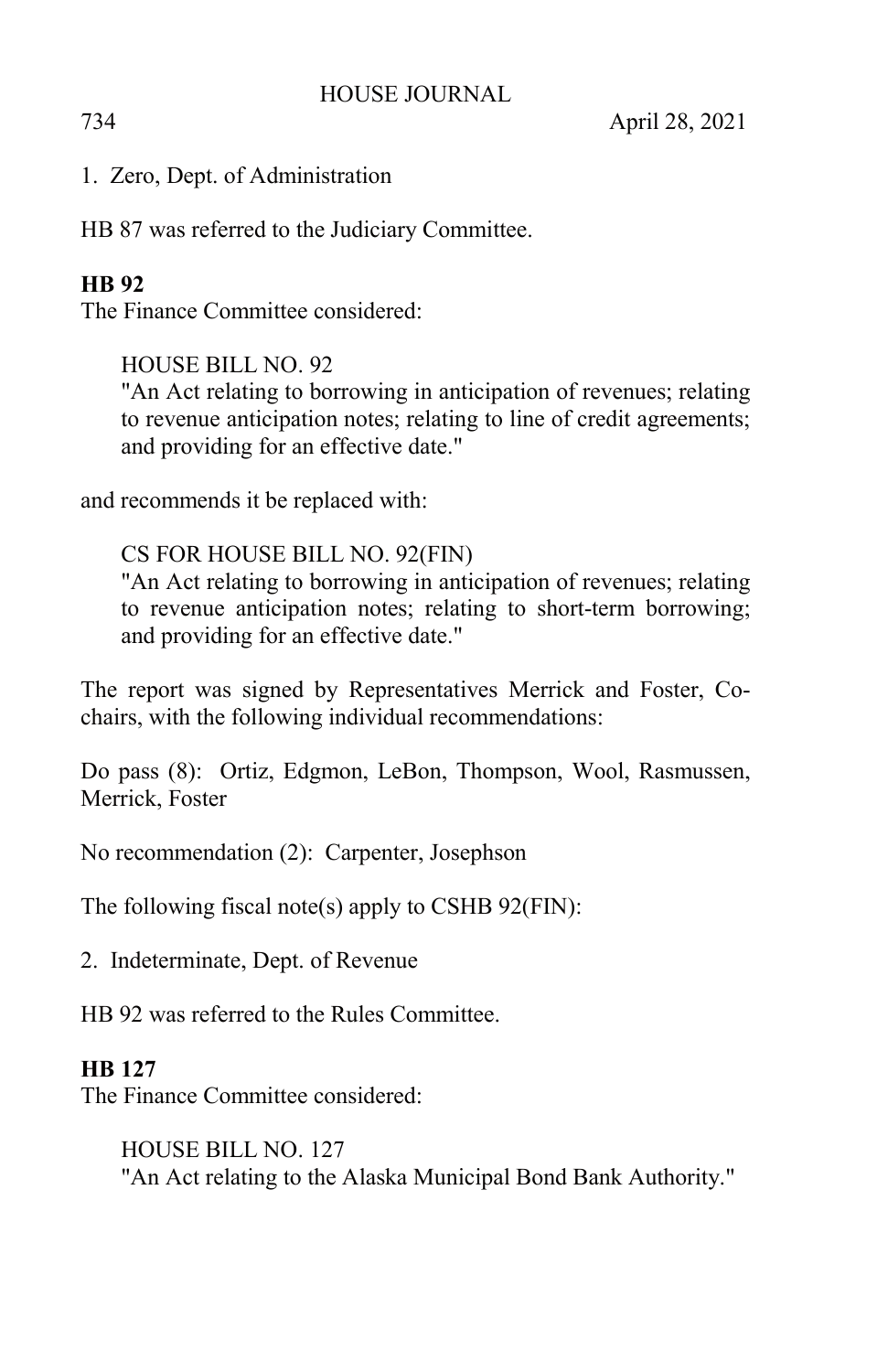The report was signed by Representatives Merrick and Foster, Cochairs, with the following individual recommendations:

Do pass (7): Edgmon, LeBon, Carpenter, Thompson, Johnson, Wool, Rasmussen

No recommendation (4): Ortiz, Josephson, Merrick, Foster

The following fiscal note(s) apply:

1. Fiscal, Dept. of Revenue

HB 127 was referred to the Rules Committee.

#### **HB 132**

The Education Committee considered:

#### HOUSE BILL NO. 132

"An Act relating to technical education and apprenticeships; relating to concurrent vocational education, training, and on-thejob trade experience programs for students enrolled in public secondary schools; relating to child labor; and providing for an effective date."

and recommends it be replaced with:

CS FOR HOUSE BILL NO. 132(EDC) "An Act relating to technical education and registered apprenticeships."

The report was signed by Representatives Drummond and Story, Cochairs, with the following individual recommendations:

Do pass (3): Zulkosky, Drummond, Story

No recommendation (3): Cronk, Gillham, Hopkins

The following fiscal note(s) apply to CSHB 132(EDC):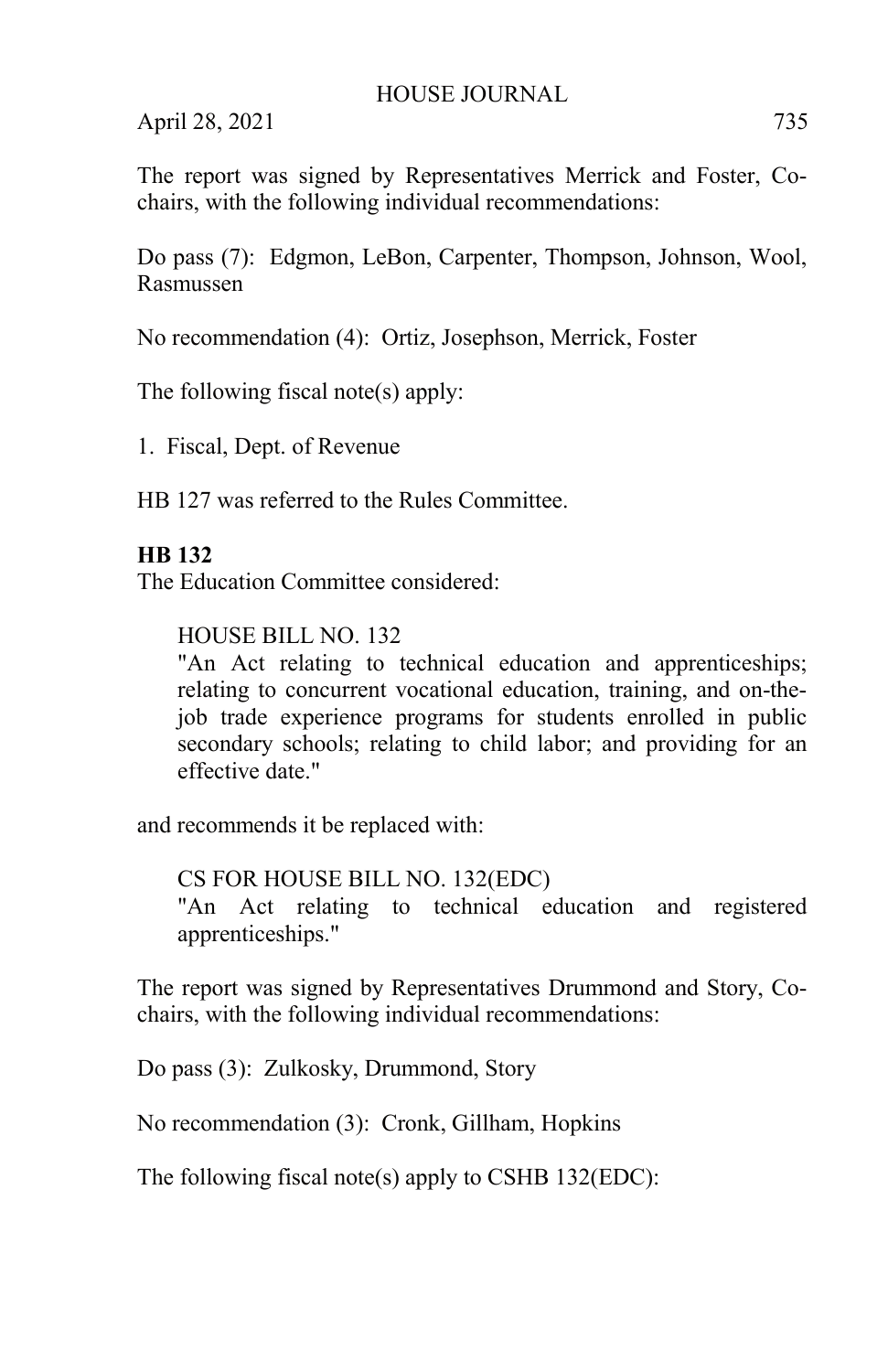736 April 28, 2021

- 1. Zero, Dept. of Labor & Workforce Development
- 2. Zero, Dept. of Labor & Workforce Development
- 3. Indeterminate, Dept. of Revenue
- 5. Zero, Dept. of Education & Early Development

HB 132 was referred to the Finance Committee.

### **HB 142**

The Judiciary Committee considered:

HOUSE BILL NO. 142 "An Act relating to eligibility for the permanent fund dividend."

and recommends it be replaced with:

CS FOR HOUSE BILL NO. 142(JUD) "An Act relating to eligibility for the permanent fund dividend; and providing for an effective date."

The report was signed by Representative Claman, Chair, with the following individual recommendations:

Do pass (3): Snyder, Kreiss-Tomkins, Claman

No recommendation (2): Eastman, Drummond

Amend (1): Vance

The following fiscal note(s) apply to CSHB 142(JUD):

1. Fiscal, Dept. of Revenue

HB 142 was referred to the State Affairs Committee.

### **HB 166**

The Transportation Committee considered:

HOUSE BILL NO. 166 "An Act relating to the issuance of vehicle registration plates."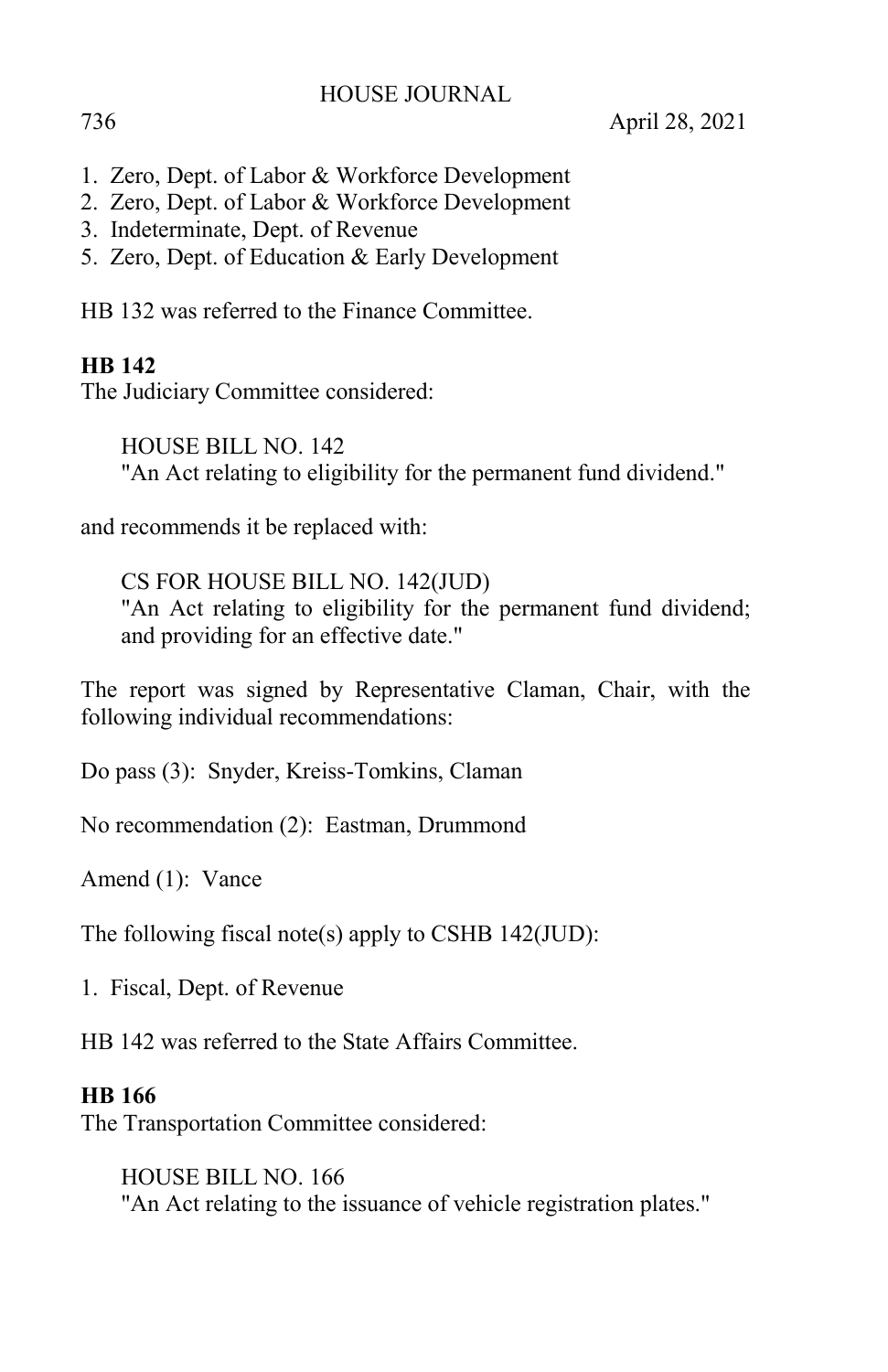The report was signed by Representative Hopkins, Chair, with the following individual recommendations:

Do pass (2): McKay, McCabe

Do not pass (2): Hannan, Spohnholz

No recommendation (3): Cronk, Drummond, Hopkins

The following fiscal note(s) apply:

1. Fiscal, Dept. of Administration

HB 166 was referred to the Finance Committee.

### **HB 184**

The Health & Social Services Committee considered:

HOUSE BILL NO. 184 "An Act requiring state participation in a tribal child welfare compact."

The report was signed by Representatives Snyder and Zulkosky, Cochairs, with the following individual recommendations:

Do pass (4): Fields, Spohnholz, Snyder, Zulkosky

No recommendation (2): Prax, Kurka

Amend (1): McCarty

The following fiscal note(s) apply:

1. Zero, Dept. of Health & Social Services

HB 184 was referred to the Finance Committee.

## **REPORTS OF SPECIAL COMMITTEES**

### **HJR 16**

The House Special Committee on Military & Veterans' Affairs considered: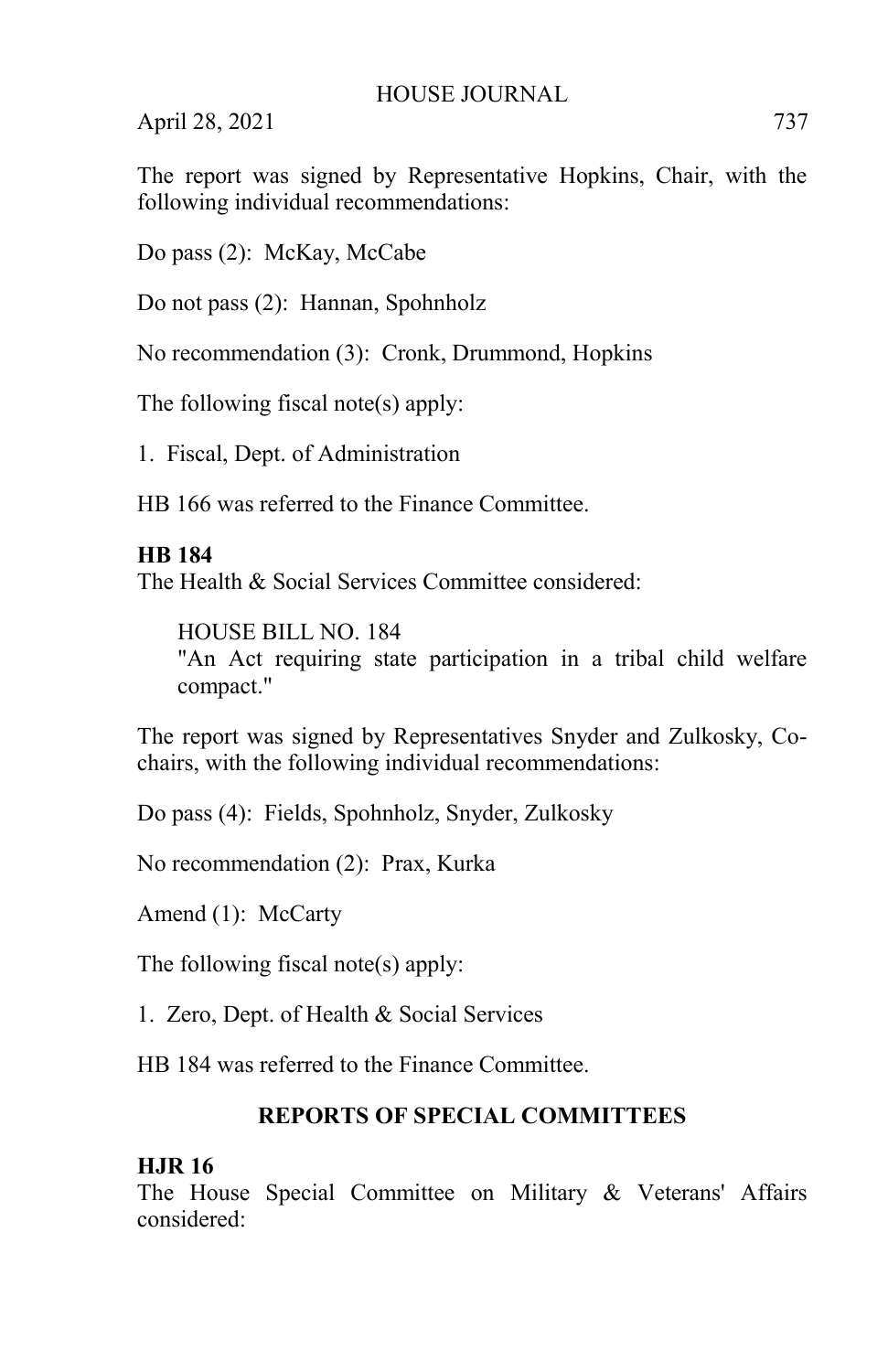738 April 28, 2021

### HOUSE JOINT RESOLUTION NO. 16

Encouraging the United States Congress to pass legislation granting the Hmong veterans of the Vietnam War access to the same veteran benefits received by United States veterans.

The report was signed by Representative Tuck, Chair, with the following individual recommendations:

Do pass (5): Claman, Nelson, Tarr, Story, Tuck

No recommendation (1): Rauscher

The following fiscal note(s) apply:

1. Zero, House Special Committee on Military & Veterans' Affairs

HJR 16 was referred to the Rules Committee.

#### **HB 182**

The House Special Committee on Fisheries considered:

#### HOUSE BILL NO. 182

"An Act extending the fishery resource landing tax credit for certain taxpayers that harvest fishery resources under the provisions of a community development quota; providing for an effective date by amending the effective date of secs. 16 and 23, ch. 61, SLA 2014; and providing for an effective date."

The report was signed by Representative Tarr, Chair, with the following individual recommendations:

Do pass (4): Kreiss-Tomkins, Stutes, Story, Tarr

No recommendation (2): McCabe, Vance

The following fiscal note(s) apply:

1. Fiscal, Dept. of Revenue

HB 182 was referred to the Finance Committee.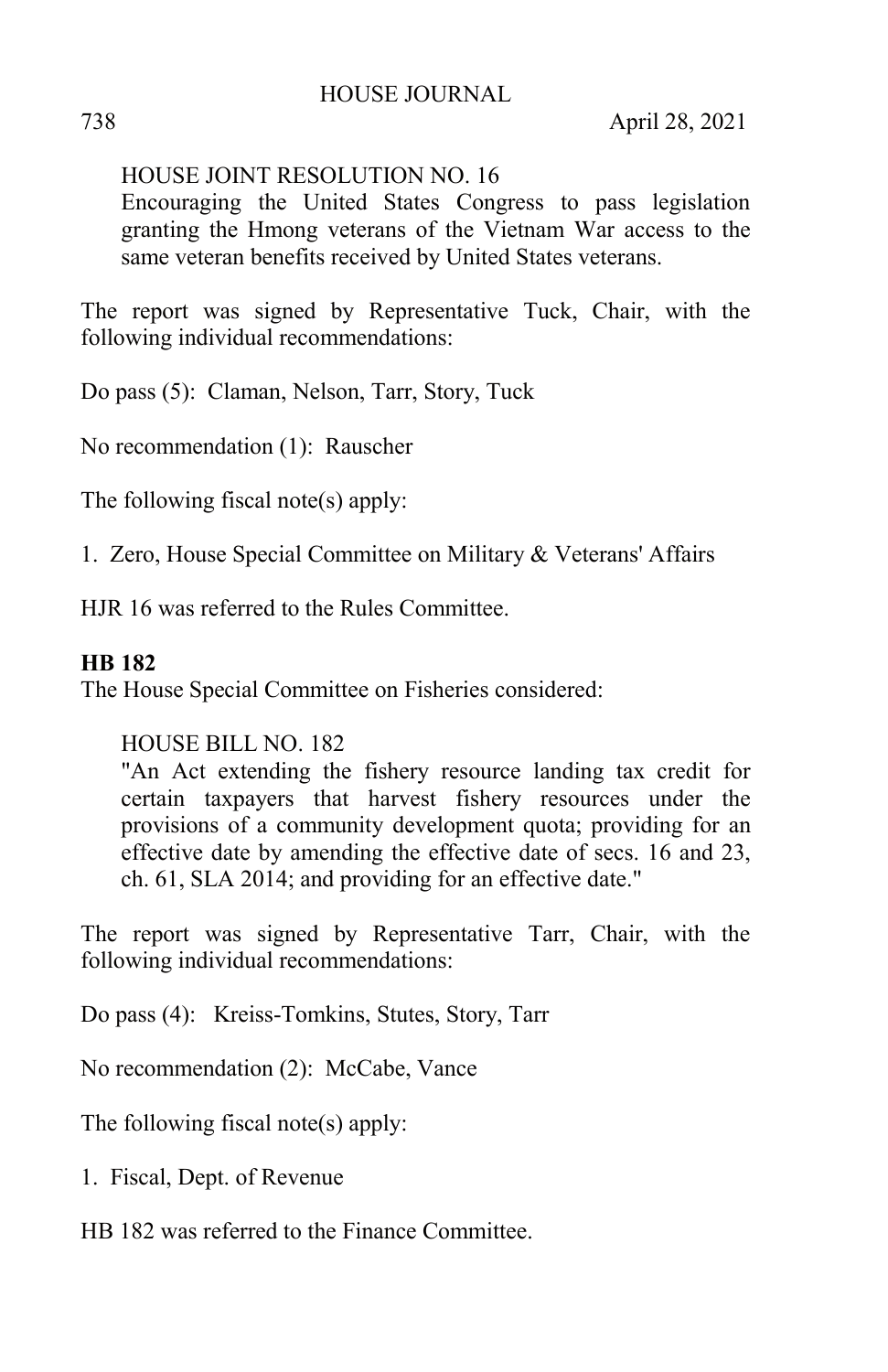#### **SB 40**

The House Special Committee on Military & Veterans' Affairs considered:

SENATE BILL NO. 40 "An Act relating to veterans' benefits services and veterans' benefits appeal services."

The report was signed by Representative Tuck, Chair, with the following individual recommendations:

Do pass (6): Claman, Rauscher, Tarr, Story, Nelson, Tuck

The following fiscal note(s) apply:

1. Zero, Dept. of Military & Veterans' Affairs

SB 40 was referred to the Labor & Commerce Committee.

## **INTRODUCTION OF CITATIONS**

The following citation was introduced and taken up later as a Special Order of Business:

Honoring - Ty Mase By Representative Edgmon

The following citations were introduced and referred to the Rules Committee for placement on the calendar:

Honoring - Sergeant Daniel Max Olick, Sr., Village Public Safety **Officer** By Representative Zulkosky

Honoring - Jack P. MacDonald By Representative Eastman; Senator Shower

Honoring - Kyle Kaiser By Representatives Nelson, Shaw, Tuck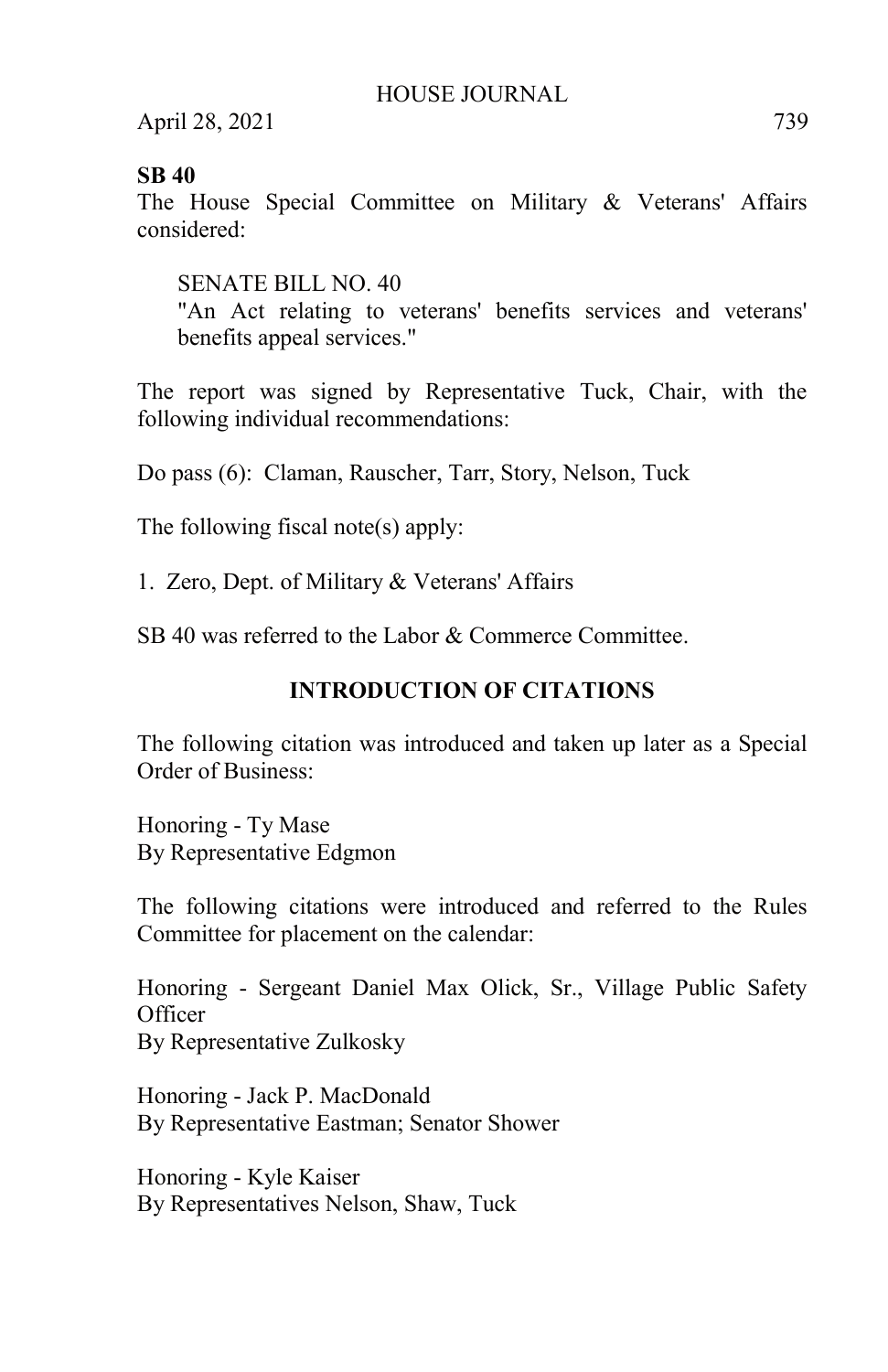740 April 28, 2021

Honoring - Dr. Ellen Hodges By Representative Zulkosky; Senator Hoffman

Honoring - Hammer and Wikan By Representative Kreiss-Tomkins; Senator Stedman

Honoring - Juneau-Douglas High School: Yadaa.at Kalé, Boys Basketball Team By Representatives Hannan, Story; Senator Kiehl

Honoring - Pastor Alan Humphries By Senator Micciche

Honoring - Connie Bacon By Senator Micciche; Representative Carpenter

Honoring - Rebecca Huggins By Senator Wilson

Honoring - Juneau Capitals 18U-A Hockey Team Alaska State Hockey Association, 2020-2021 State Champions By Senator Kiehl; Representatives Hannan, Story

Honoring - Juneau Capitals 14U-A Hockey Team Alaska State Hockey Association, 2020-2021 State Champions By Senator Kiehl; Representatives Story, Hannan

In Memoriam - Dietrich Strohmaier By Representative Hopkins; Senator Kawasaki

In Memoriam - Jim Fleming By Representatives Fields, Shaw

In Memoriam - Penelope Foudeas By Representatives Drummond, Shaw, Rasmussen

In Memoriam - Jack Krase and Sally Ann Lesh By Representatives Hannan, Story; Senator Kiehl

In Memoriam - Rodger Warren "Rod" Pegues By Senator Kiehl; Representative Hannan, Story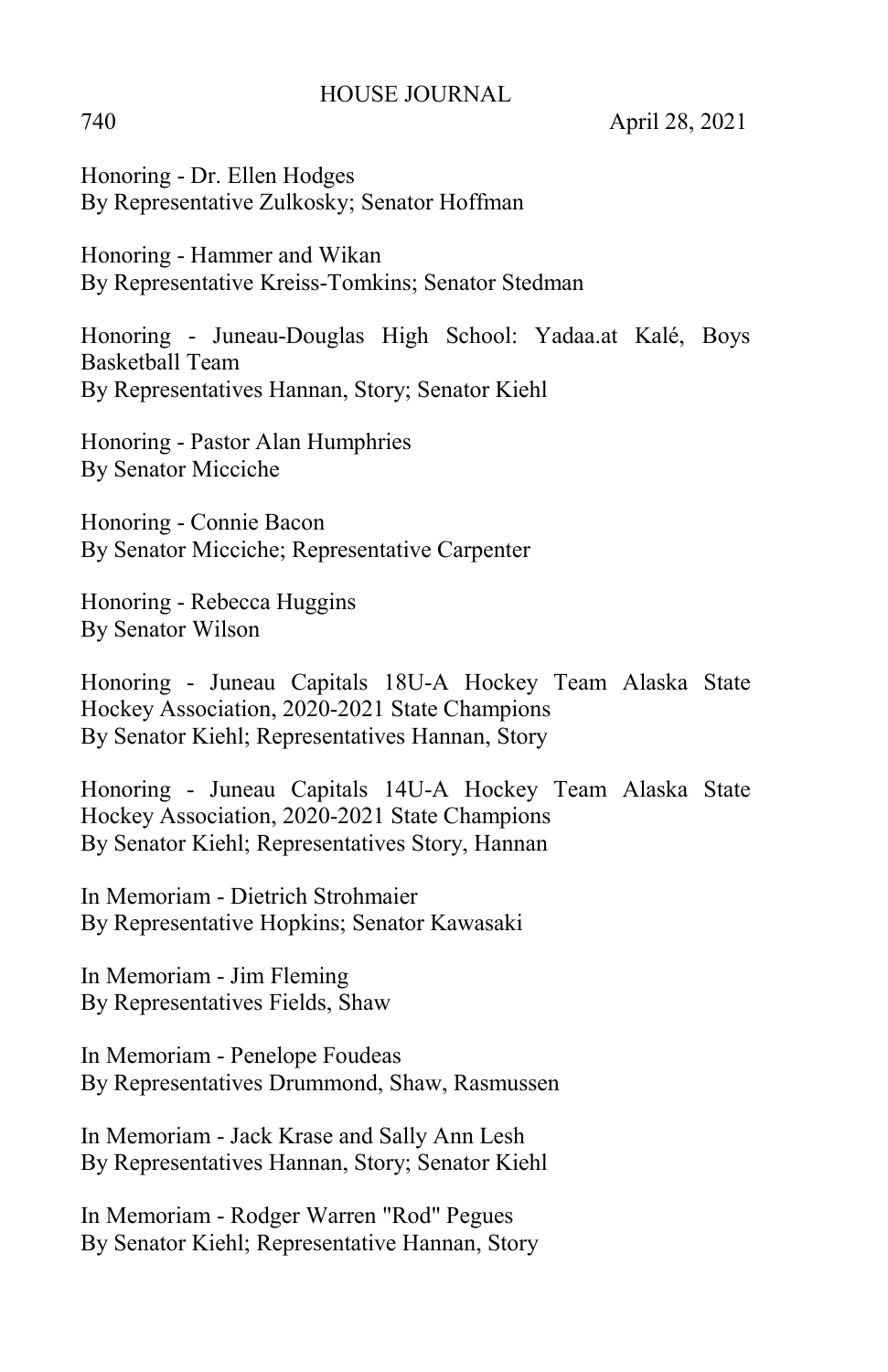April 28, 2021 741

In Memoriam - Ronald Herbert "Ron" Maas By Senator Kiehl; Representatives Hannan, Story

In Memoriam - Gerald Wilbert Guess By Senator Wilson

In Memoriam - Jimmie Lee April By Senators Wilson, Wielechowski; Representative Spohnholz

In Memoriam - Richard Beneville By Senators Olson, Wilson; Representative Foster

In Memoriam - Larry Floyd Fagerstrom, Sr. By Senator Olson; Representative Foster

In Memoriam - Carrol Martin By Senator Micciche

In Memoriam - William F. Warren By Senator Micciche; Representative Carpenter

In Memoriam - David William Stein By Senator Micciche

In Memoriam - Betty Obendorf By Senator Micciche

In Memoriam - Rich Listowski By Senator Kiehl; Representatives Hannan, Story

#### **INTRODUCTION, FIRST READING, AND REFERENCE OF HOUSE RESOLUTIONS**

#### **HJR 19**

HOUSE JOINT RESOLUTION NO. 19 by the House Labor and Commerce Committee:

Supporting widespread infrastructure investment in the state.

was read the first time and referred to the Labor & Commerce Committee.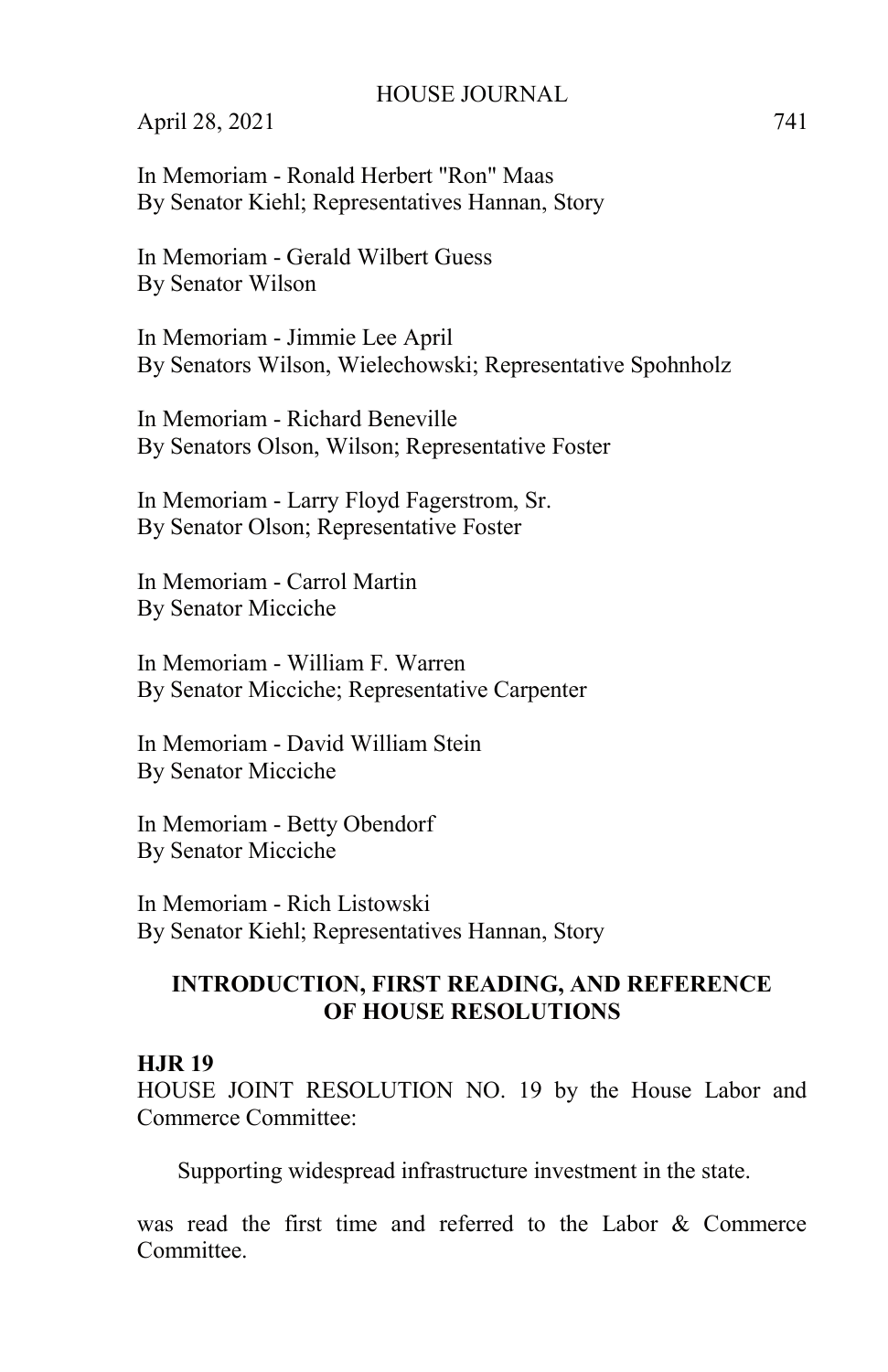### **INTRODUCTION, FIRST READING, AND REFERENCE OF HOUSE BILLS**

#### **HB 191**

HOUSE BILL NO. 191 by Representatives Gillham, Kaufman, Vance, McCabe, and Carpenter, entitled:

"An Act relating to borough school district budgets; relating to the time required for school districts to notify tenured teachers of layoff or nonretention; and providing for an effective date."

was read the first time and referred to the Education and Finance **Committees** 

#### **HB 192**

HOUSE BILL NO. 192 by Representative Kreiss-Tomkins, entitled:

"An Act extending the termination date of the Alaska regional economic assistance program; and providing for an effective date."

was read the first time and referred to the Community & Regional Affairs Committee.

#### **HB 193**

HOUSE BILL NO. 193 by Representative Gillham, entitled:

"An Act establishing a license and temporary license for an associate social worker; relating to the exemption of certain persons from licensure as social workers; and relating to the reinstatement of lapsed social worker licenses."

was read the first time and referred to the Labor & Commerce and Health & Social Services Committees.

#### **HB 194**

HOUSE BILL NO. 194 by Representative Kurka, entitled:

"An Act relating to the membership of the Board of Governors of the Alaska Bar."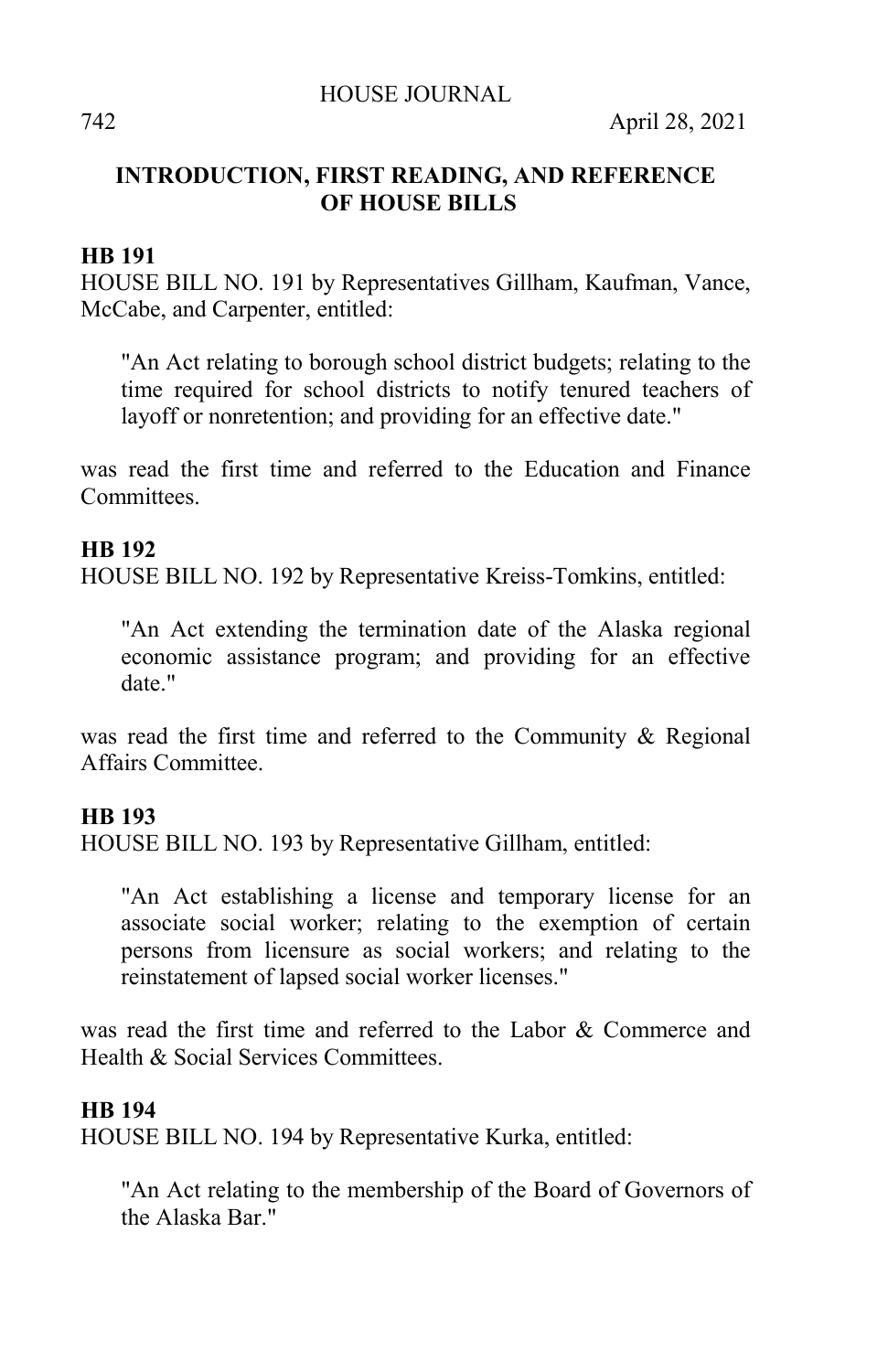was read the first time and referred to the Judiciary and Labor & Commerce Committees.

### **HB 195**

HOUSE BILL NO. 195 by the House Rules Committee by request of the Governor, entitled:

"An Act relating to the sale or lease of state land for remote recreational sites; relating to permits for remote recreational sites; and providing for an effective date."

was read the first time and referred to the Resources and Finance **Committees** 

The following fiscal note(s) apply:

1. Fiscal, Dept. of Natural Resources

The Governor's transmittal letter dated April 27 follows:

"Dear Speaker Stutes,

Under the authority of Article III, Section 18, of the Alaska Constitution, I am transmitting a bill relating to the sale, lease, or permit of state land for remote recreational sites. The proposal establishes a framework to encourage the settlement of state land and the development of its resources. With only three percent of state land in private ownership, we need changes to allow more Alaskans to lease or purchase land for recreational purposes.

This bill provides a fair and efficient process for Alaskans to obtain an interest in state land that is consistent with our constitutional principles. The bill amends the current remote recreational cabin program to allow Alaskans to nominate and stake eligible state land for use as remote recreational sites. Eligible applicants may nominate up to ten acres of vacant, unappropriated, or unreserved state land as defined in AS 29.65.130 for a remote recreational site if that land is not already included in the Department of Natural Resources' (DNR) schedule of land offerings. Applicants must include a site survey and appraisal and agree to pay fair market value. The bill further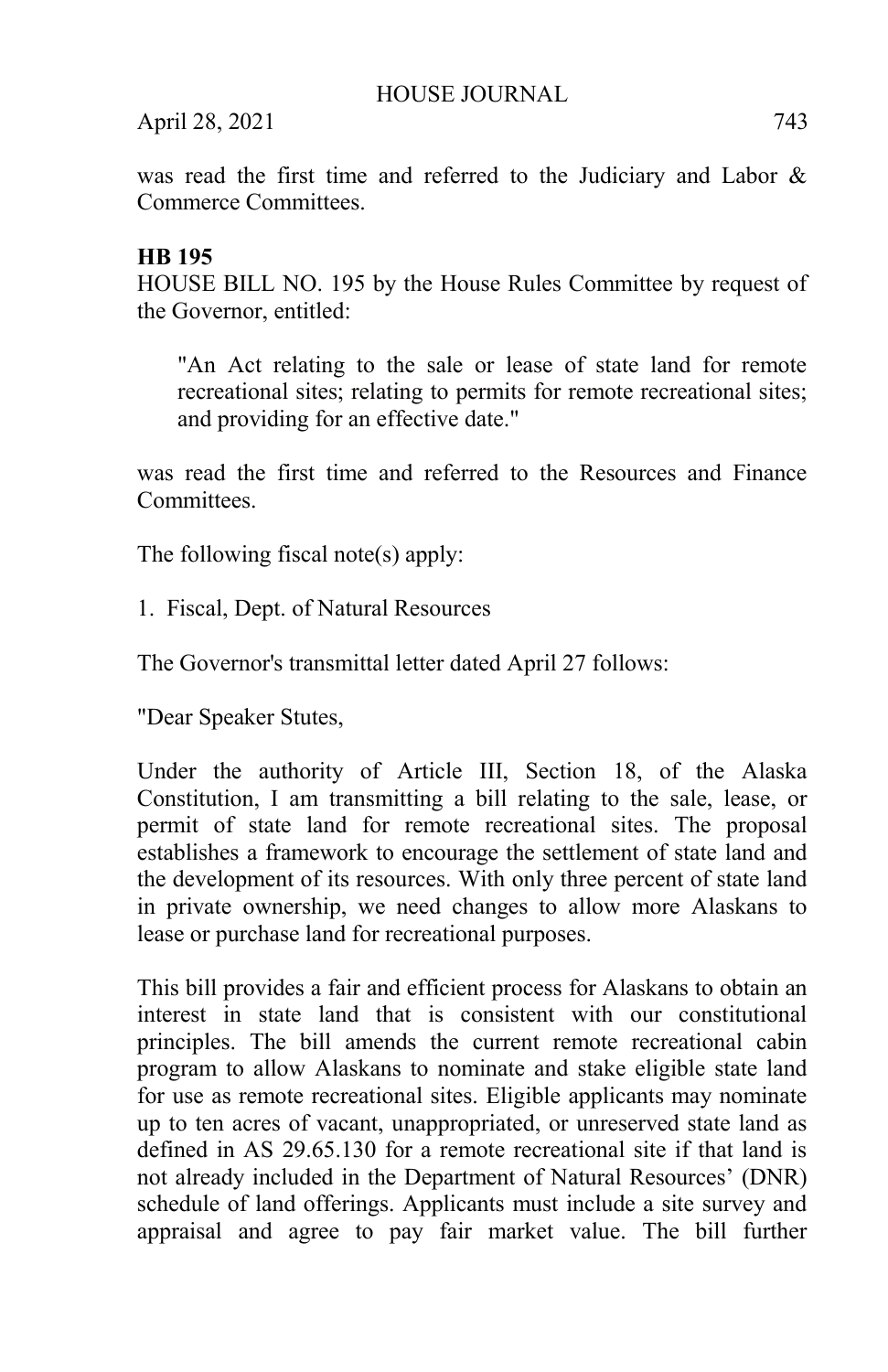744 April 28, 2021

authorizes the commissioner of DNR to permit or lease state land for remote recreational sites.

This legislation will put more land into the hands of Alaskans. It will afford Alaskans opportunities to better enjoy our state, whether setting up a seasonal recreational structure or building a cabin for their family to use for a lifetime.

I request your prompt and favorable action on this measure.

Sincerely,  $\sqrt{s}$ Mike Dunleavy Governor"

### **HB 196**

HOUSE BILL NO. 196 by Representatives Vance, McCabe, McCarty, Gillham, Carpenter, LeBon, and McKay, entitled:

"An Act relating to voting and elections; relating to voter registration; relating to ballots and a system of tracking and accounting for ballots; relating to retention of election data; designating as a class A misdemeanor the collection of ballots from other voters; designating as a class C felony intentionally opening or tampering with a sealed ballot, certificate, or package of ballots without authorization from the director of the division of elections; designating as a class C felony breaching, hacking, altering, or tampering with election data or ballots; designating as a class B felony election fraud; designating as a class C felony sharing election data results before the close of the polls on election day; and providing for an effective date."

was read the first time and referred to the Judiciary, State Affairs, and Finance Committees.

### **CONSIDERATION OF THE DAILY CALENDAR**

## **SECOND READING OF HOUSE BILLS**

### **HB 41**

The following was read the second time: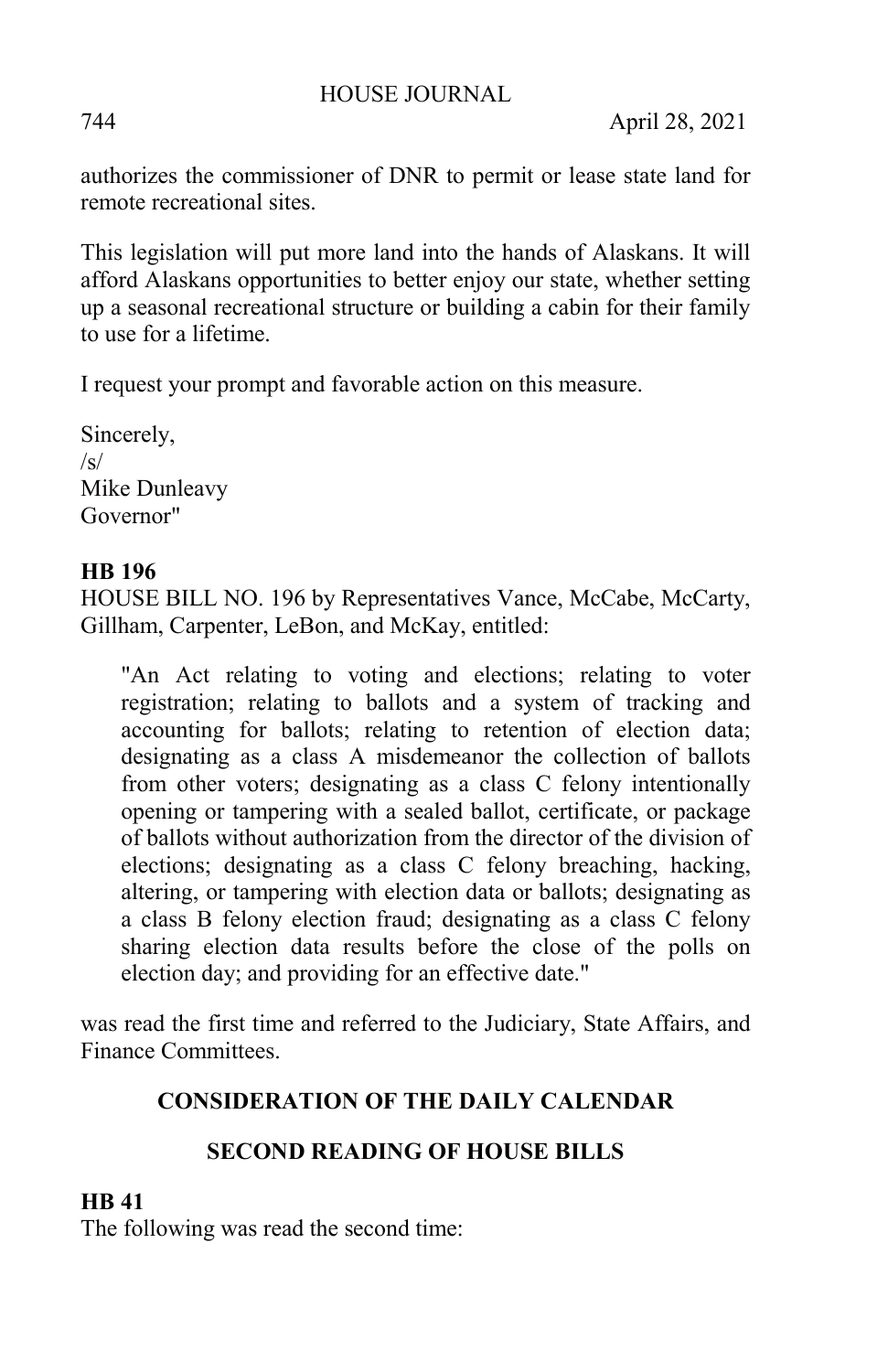#### HOUSE BILL NO. 41

"An Act relating to management of enhanced stocks of shellfish; authorizing certain nonprofit organizations to engage in shellfish enhancement projects; relating to application fees for salmon hatchery permits and shellfish enhancement project permits; allowing the Alaska Seafood Marketing Institute to market aquatic farm products; and providing for an effective date."

with the: Journal Page

| FSH RPT 3DP 2NR                   | 488 |
|-----------------------------------|-----|
| FN1: ZERO(CED)                    | 488 |
| FN2: ZERO(DFG)                    | 488 |
| FN3: INDETERMINATE(DFG)           | 488 |
| FN4: INDETERMINATE(GOV/SP APPROP) | 488 |
| FN5: INDETERMINATE(REV)           | 488 |
| FIN RPT CS(FIN) NEW TITLE 9DP 2NR | 732 |
| FN1: ZERO(CED)                    | 732 |
| FN2: ZERO(DFG)                    | 732 |
| FN3: INDETERMINATE(DFG)           | 732 |
| FN4: INDETERMINATE(GOV/SP APPROP) | 732 |
| FN5: INDETERMINATE(REV)           | 732 |
|                                   |     |

Representative Tuck moved and asked unanimous consent that the following committee substitute be adopted in lieu of the original bill:

### CS FOR HOUSE BILL NO. 41(FIN)

"An Act relating to management of enhanced stocks of shellfish; authorizing certain nonprofit organizations to engage in shellfish enhancement projects; relating to application fees for salmon hatchery permits and shellfish enhancement project permits; relating to the marketing of aquatic farm products by the Alaska Seafood Marketing Institute; and providing for an effective date."

There being no objection, it was so ordered.

Amendment No. 1 was offered by Representative Eastman:

Page 2, line 15, following "**section**": Insert "**, not to exceed \$1,000**."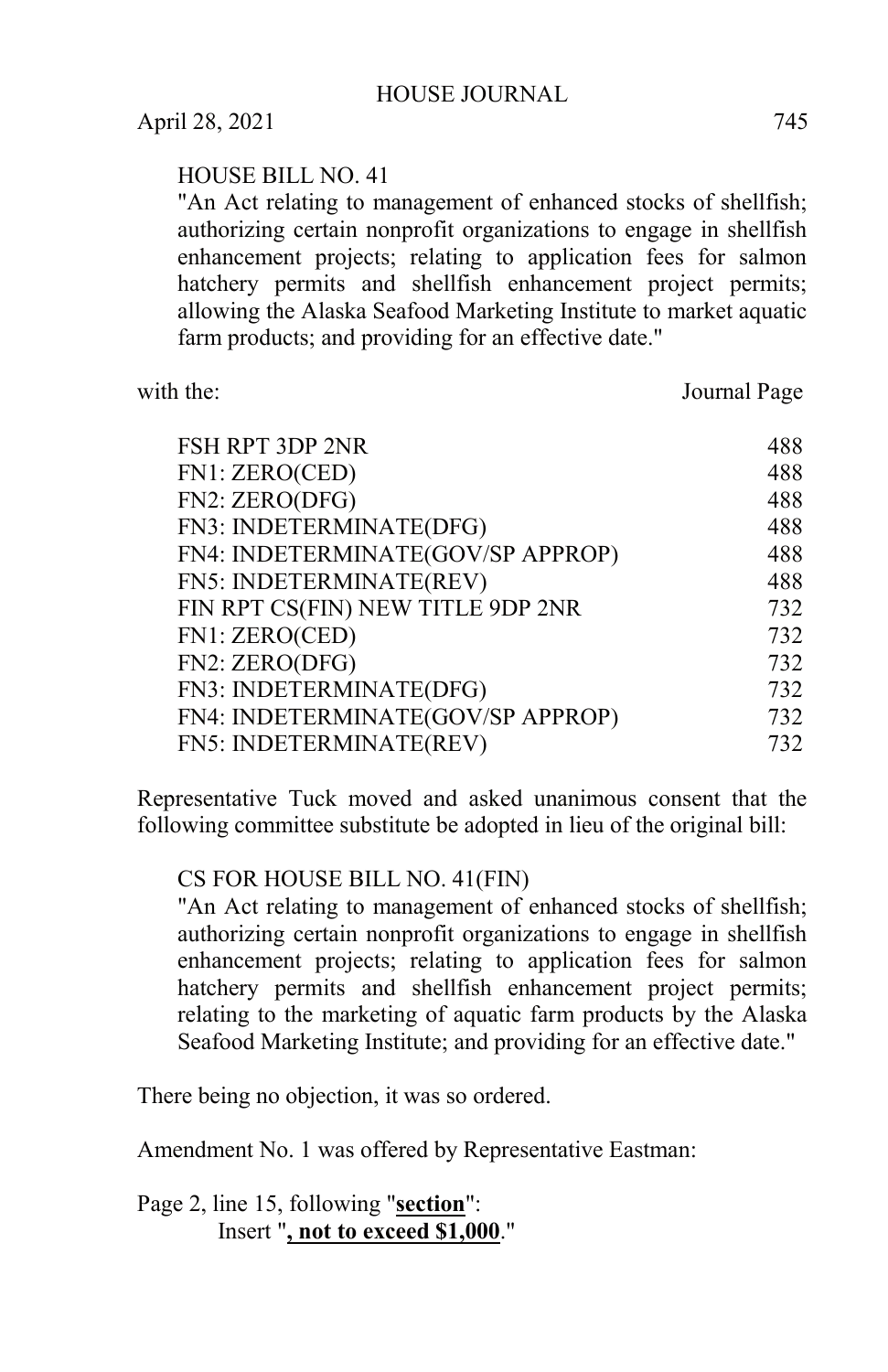746 April 28, 2021

Representative Eastman moved and asked unanimous consent that Amendment No. 1 be adopted.

Representative Ortiz objected.

Representative Eastman moved and asked unanimous consent to withdraw Amendment No. 1. There being no objection, it was so ordered.

Representative Tuck moved and asked unanimous consent that CSHB 41(FIN) be considered engrossed, advanced to third reading, and placed on final passage.

There was objection.

CSHB 41(FIN) will advance to third reading on the April 30 calendar.

## **THIRD READING OF HOUSE BILLS**

### **HB 100**

The following, which was advanced to third reading from the April 26 calendar (page 721), was read the third time:

HOUSE BILL NO. 100

"An Act relating to allocations of funding for the Alaska Workforce Investment Board; and providing for an effective date."

Representative McCarty moved and asked unanimous consent that HB 100 be returned to second reading for the specific purpose of considering Amendment Nos. 1 and 2. There being no objection, it was so ordered.

Amendment No. 1 was offered by Representative McCarty:

Page 1, line 6: Delete "**2024**" Insert "**2022**"

Page 2, following line 5: Insert a new bill section to read: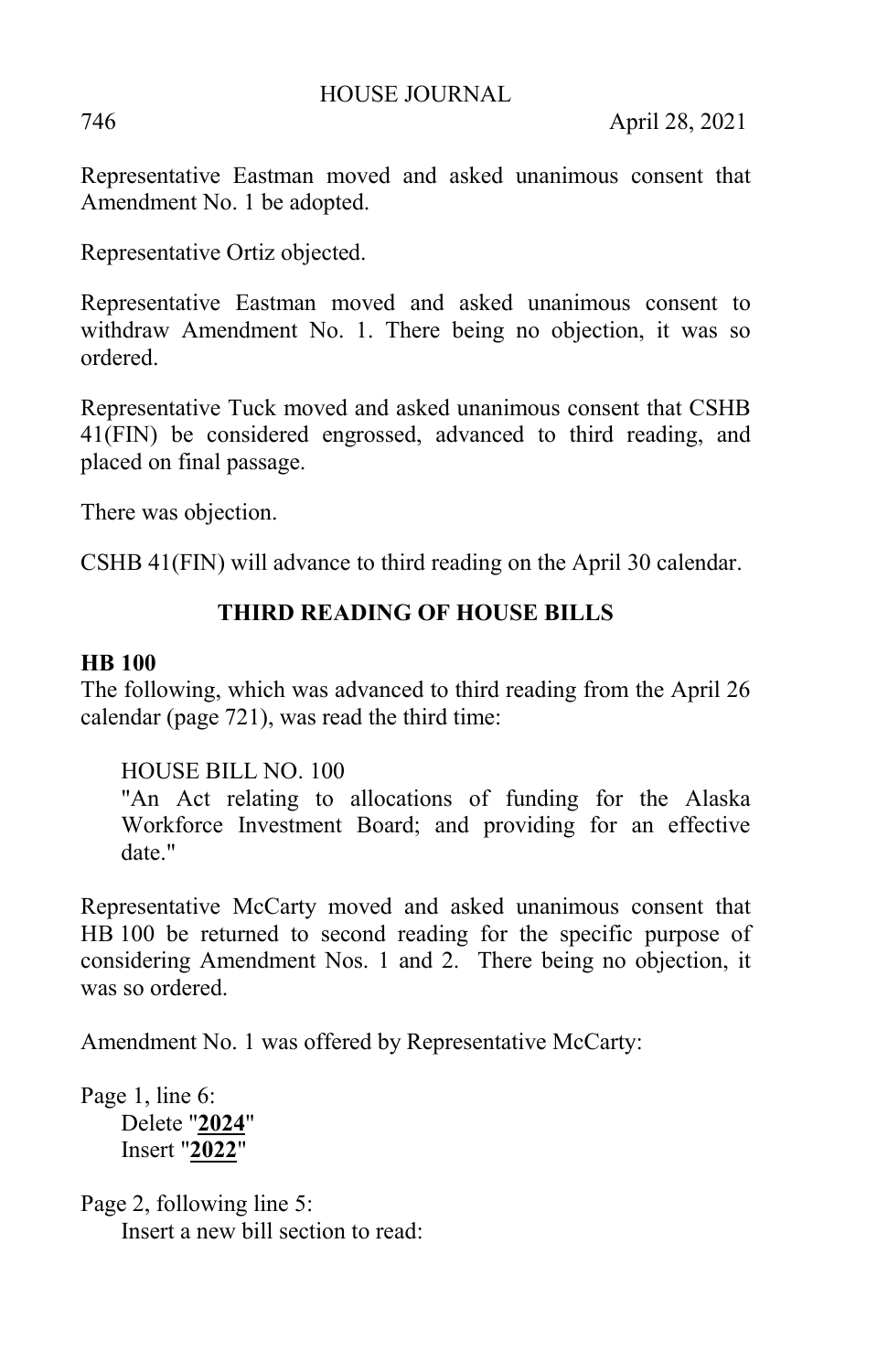"**\* Sec. 2.** AS 23.15.835(e) is amended to read:

(e) The institutions receiving funding under (d) of this section shall provide an expenditure and performance report to the department by November 1 of each year that includes

(1) the percentage of former participants in the program who have jobs one year after leaving the program;

(2) the median wage of former participants **at both six months and** [SEVEN TO] 12 months after leaving the program;

(3) the percentage of former participants who were employed after leaving the program who received training under the program that was related or somewhat related to the former participants' jobs **at both six months and** [SEVEN TO] 12 months after leaving the program;

(4) a description of each vocational education course funded through the allocation set out in (d) of this section that permits high school students to earn dual credit upon course completion, and the number of high school students who earned dual credit in the past year;

(5) a copy of any articulation agreement established under (g) of this section that either was in effect for the preceding year or is in process for the next year of funding, and the number of high school students who earned dual credit under each articulation agreement; [AND]

(6) the performance and financial information needed to verify the performance of the program as specified by the department by regulation**, including the percentage of a funding allocation under (d) of this section that the institution expended on supplies and other general operational costs not directly related to the education of a participant; and** 

**(7) for each participant,** 

**(A) age, in years;** 

**(B) the amount of a funding allocation under (d) of this section received from the program as a grant or other financial aid;** 

**(C) the number of pay periods for which an employee contribution to unemployment insurance was made**."

Renumber the following bill sections accordingly.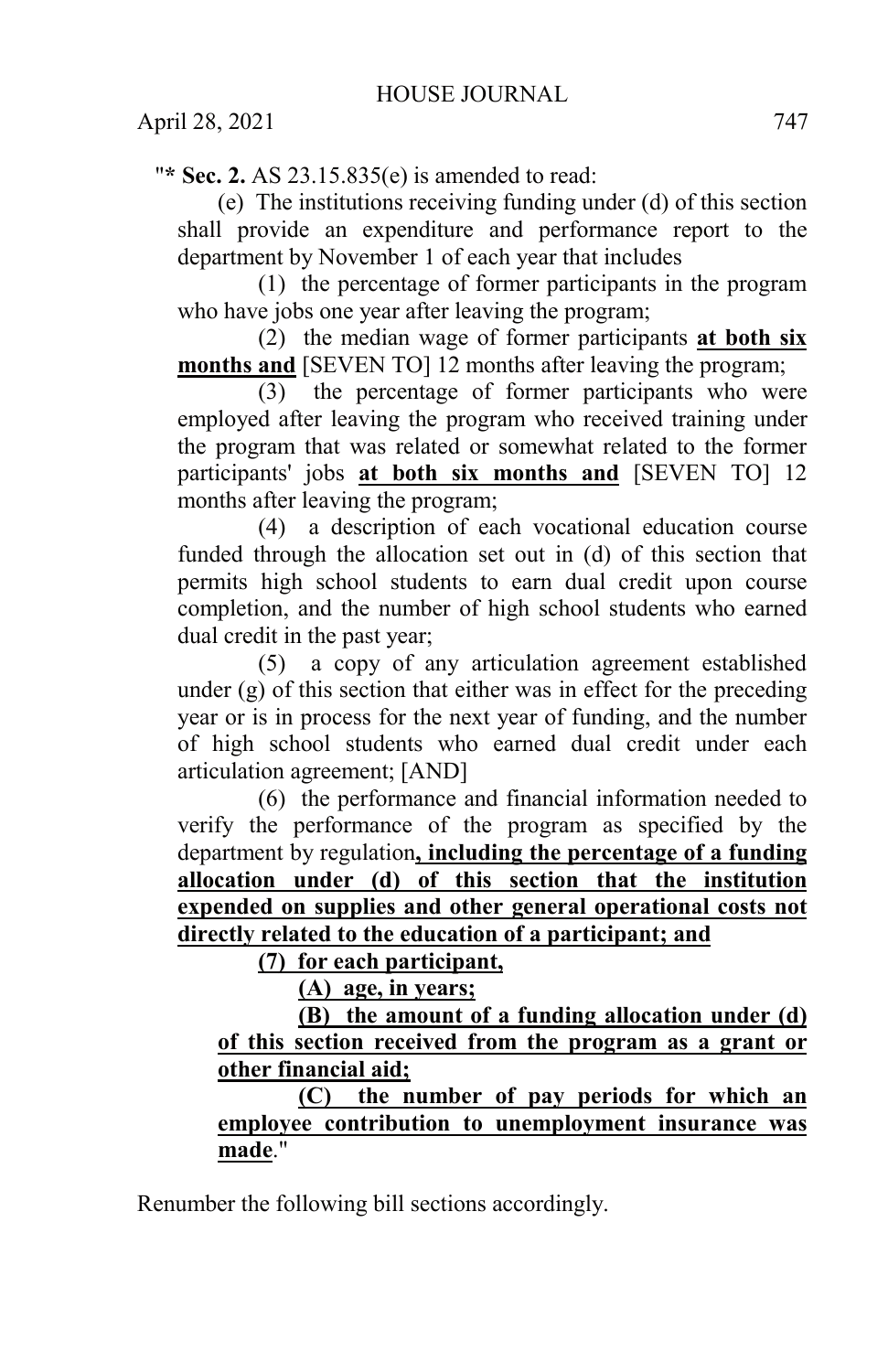748 April 28, 2021

Representative McCarty moved and asked unanimous consent that Amendment No. 1 be adopted.

Representative Wool objected.

The question being: "Shall Amendment No. 1 be adopted?" The roll was taken with the following result:

HB 100 Second Reading Amendment No. 1

## **YEAS: 18 NAYS: 22 EXCUSED: 0 ABSENT: 0**

Yeas: Carpenter, Cronk, Eastman, Gillham, Johnson, Kaufman, Kurka, LeBon, McCabe, McCarty, McKay, Prax, Rasmussen, Rauscher, Shaw, Thompson, Tilton, Vance

Nays: Claman, Drummond, Edgmon, Fields, Foster, Hannan, Hopkins, Josephson, Kreiss-Tomkins, Merrick, Nelson, Ortiz, Patkotak, Schrage, Snyder, Spohnholz, Story, Stutes, Tarr, Tuck, Wool, Zulkosky

And so, Amendment No. 1 was not adopted.

Amendment No. 2 was offered by Representative McCarty:

Page 2, following line 5:

Insert a new bill section to read:

"**\* Sec. 2.** AS 23.15.835(g) is amended to read:

(g) **An institution** [THE INSTITUTIONS] receiving funding under (d) of this section shall establish and maintain

**(1)** at least one articulation agreement under which dual credit may be earned by high school students upon completion of a vocational education course**;** 

**(2) an admissions preference for a person who has contributed an amount under (a) of this section during the 365 days immediately preceding the earlier of the date the person applies to the program or the date the person begins participating in the program;** 

**(3) a sliding fee scale allowing a contributor under (2) of this subsection to participate in the program for a reduced fee**."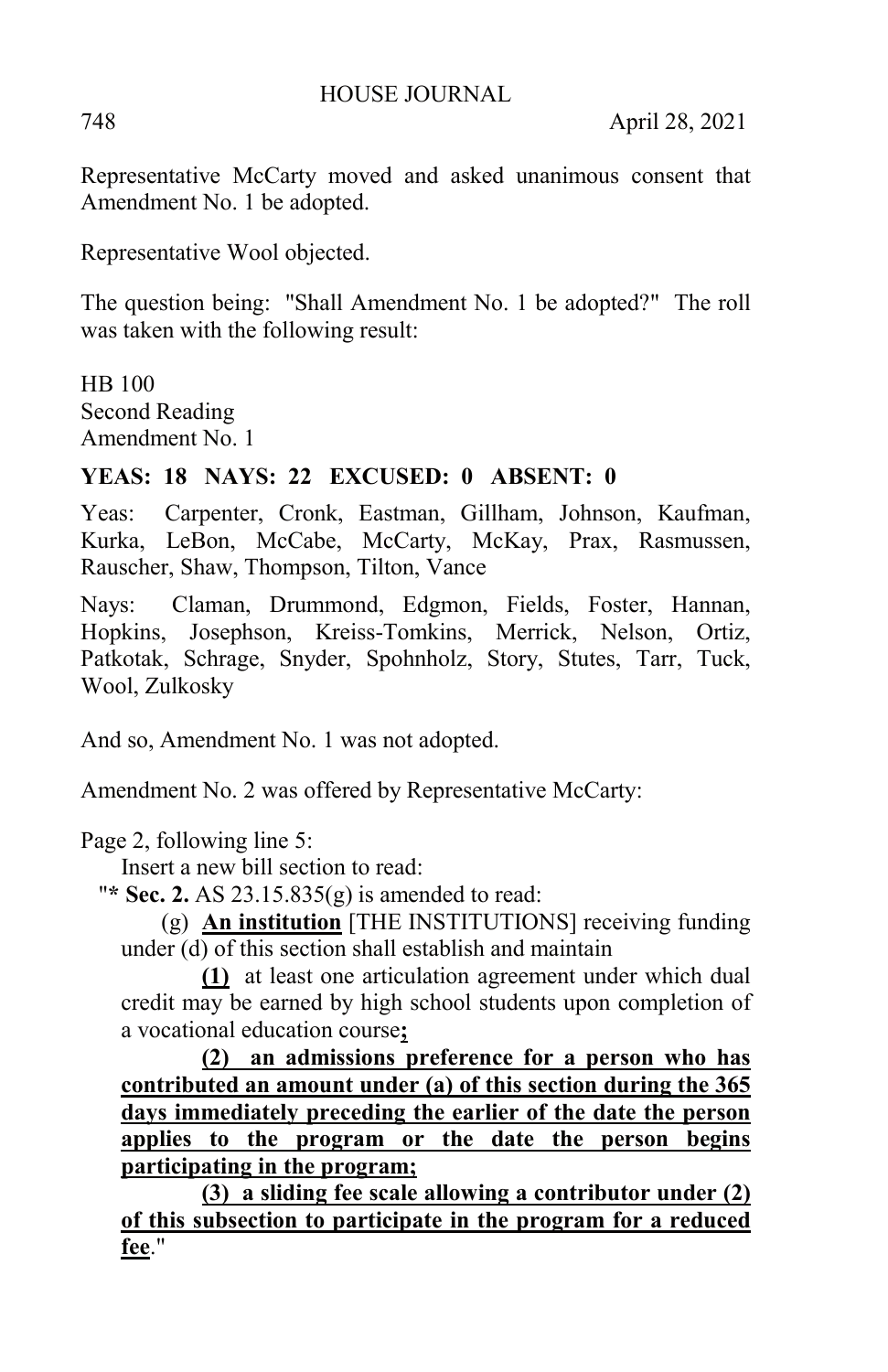Renumber the following bill sections accordingly.

Page 2, lines 8 - 9:

Delete "sec. 1 of this Act takes effect after June 30, 2021, sec. 1 of this Act is"

Insert "secs. 1 and 2 of this Act take effect after June 30, 2021, secs 1 and 2 of this Act are"

Representative McCarty moved and asked unanimous consent that Amendment No. 2 be adopted.

Representative Wool objected.

The question being: "Shall Amendment No. 2 be adopted?" The roll was taken with the following result:

HB 100 Second Reading Amendment No. 2

#### **YEAS: 18 NAYS: 22 EXCUSED: 0 ABSENT: 0**

Yeas: Carpenter, Cronk, Eastman, Gillham, Johnson, Kaufman, Kurka, McCabe, McCarty, McKay, Nelson, Patkotak, Prax, Rauscher, Shaw, Thompson, Tilton, Vance

Nays: Claman, Drummond, Edgmon, Fields, Foster, Hannan, Hopkins, Josephson, Kreiss-Tomkins, LeBon, Merrick, Ortiz, Rasmussen, Schrage, Snyder, Spohnholz, Story, Stutes, Tarr, Tuck, Wool, Zulkosky

And so, Amendment No. 2 was not adopted.

HB 100 was automatically in third reading.

The question being: "Shall HB 100 pass the House?" The roll was taken with the following result:

HB 100 Third Reading Final Passage

**YEAS: 36 NAYS: 4 EXCUSED: 0 ABSENT: 0**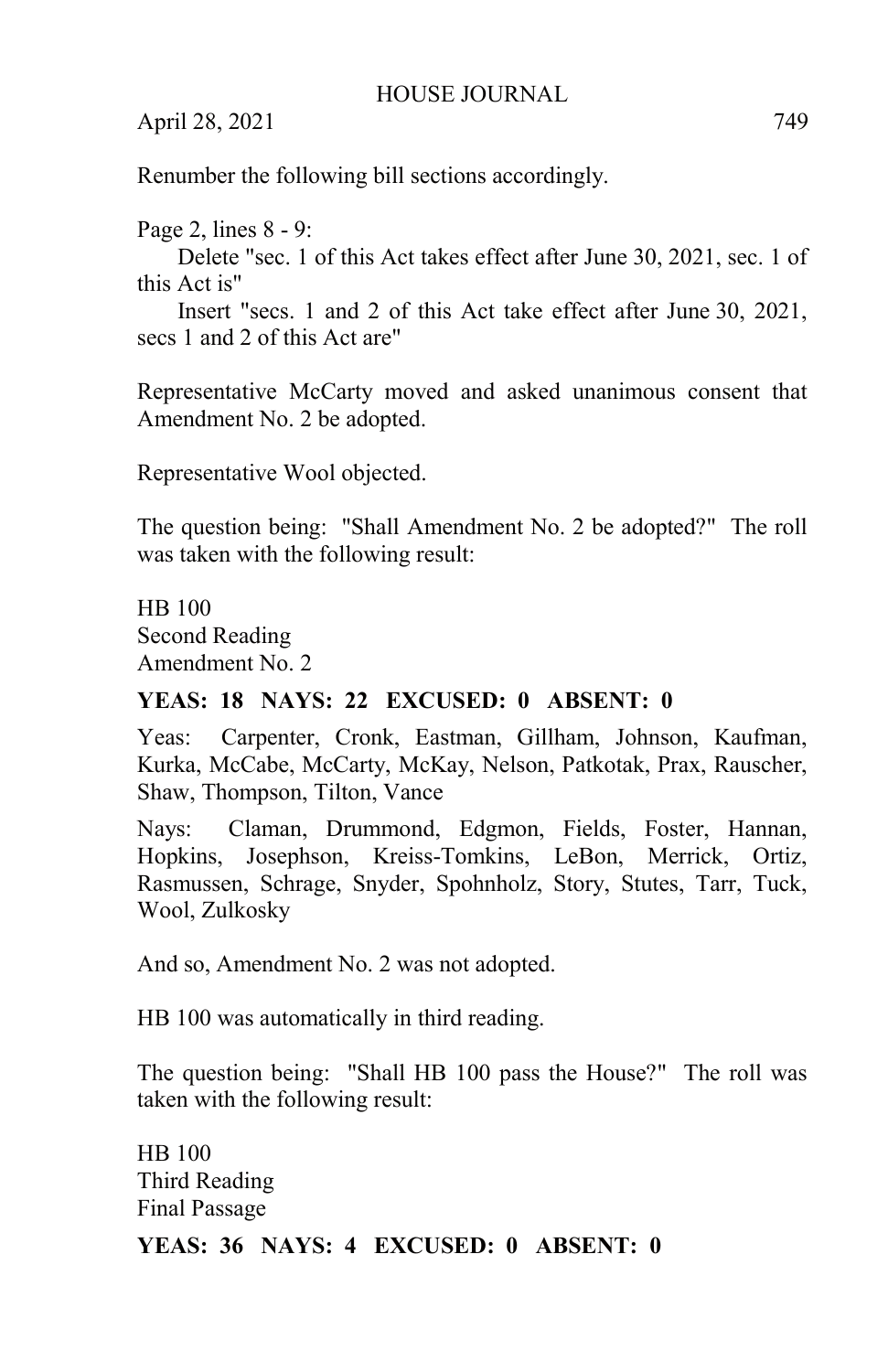Yeas: Carpenter, Claman, Cronk, Drummond, Edgmon, Fields, Foster, Gillham, Hannan, Hopkins, Johnson, Josephson, Kreiss-Tomkins, LeBon, McCabe, McCarty, McKay, Merrick, Nelson, Ortiz, Patkotak, Rasmussen, Rauscher, Schrage, Shaw, Snyder, Spohnholz, Story, Stutes, Tarr, Thompson, Tilton, Tuck, Vance, Wool, Zulkosky

Nays: Eastman, Kaufman, Kurka, Prax

And so, HB 100 passed the House.

Representative Tuck moved and asked unanimous consent that the roll call on the passage of the bill be considered the roll call on the effective date clause.

There was objection.

The question being: "Shall the effective date clause be adopted?" The roll was taken with the following result:

HB 100 Third Reading Effective Date

### **YEAS: 40 NAYS: 0 EXCUSED: 0 ABSENT: 0**

Yeas: Carpenter, Claman, Cronk, Drummond, Eastman, Edgmon, Fields, Foster, Gillham, Hannan, Hopkins, Johnson, Josephson, Kaufman, Kreiss-Tomkins, Kurka, LeBon, McCabe, McCarty, McKay, Merrick, Nelson, Ortiz, Patkotak, Prax, Rasmussen, Rauscher, Schrage, Shaw, Snyder, Spohnholz, Story, Stutes, Tarr, Thompson, Tilton, Tuck, Vance, Wool, Zulkosky

And so, the effective date clause was adopted.

HB 100 was referred to the Chief Clerk for engrossment.

### **HB 168**

The following, which was advanced to third reading from the April 26 calendar (page 722), was read the third time: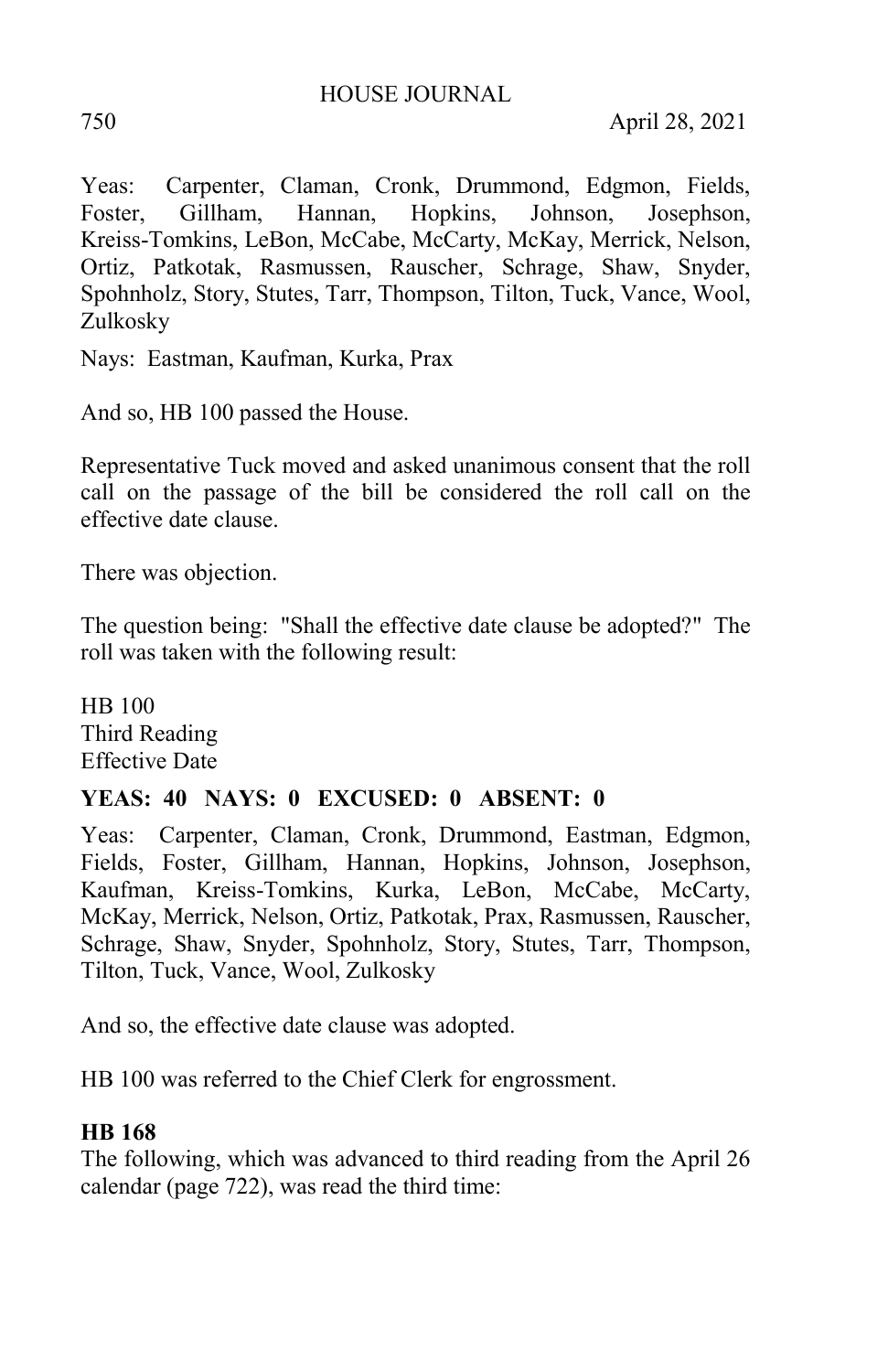### HOUSE BILL NO. 168

"An Act requiring the Department of Health and Social Services to provide and allow submission of an electronic application for certain state benefits; and providing for an effective date."

Representative Eastman moved and asked unanimous consent that HB 168 be returned to second reading for the specific purpose of considering Amendment No. 1.

Representative Rasmussen objected.

The question being: "Shall HB 168 be returned to second reading for the specific purpose of considering Amendment No. 1?" The roll was taken with the following result:

HB 168 Third Reading Return to Second for Amendment No. 1

### **YEAS: 22 NAYS: 17 EXCUSED: 0 ABSENT: 1**

Yeas: Carpenter, Claman, Cronk, Eastman, Johnson, Kaufman, Kurka, LeBon, McCabe, McCarty, McKay, Nelson, Ortiz, Patkotak, Prax, Rauscher, Shaw, Snyder, Stutes, Thompson, Tilton, Vance

Nays: Drummond, Edgmon, Fields, Foster, Hannan, Hopkins, Josephson, Kreiss-Tomkins, Merrick, Rasmussen, Schrage, Spohnholz, Story, Tarr, Tuck, Wool, Zulkosky

Absent: Gillham

And so, HB 168 was returned to second reading.

Amendment No. 1 was offered by Representative Eastman:

Page 4, line 7:

Delete "**the department's Internet website**" Insert "**a website disseminated by the department**"

Page 4, line 19:

Delete "**the department's Internet website**" Insert "**a website disseminated by the department**"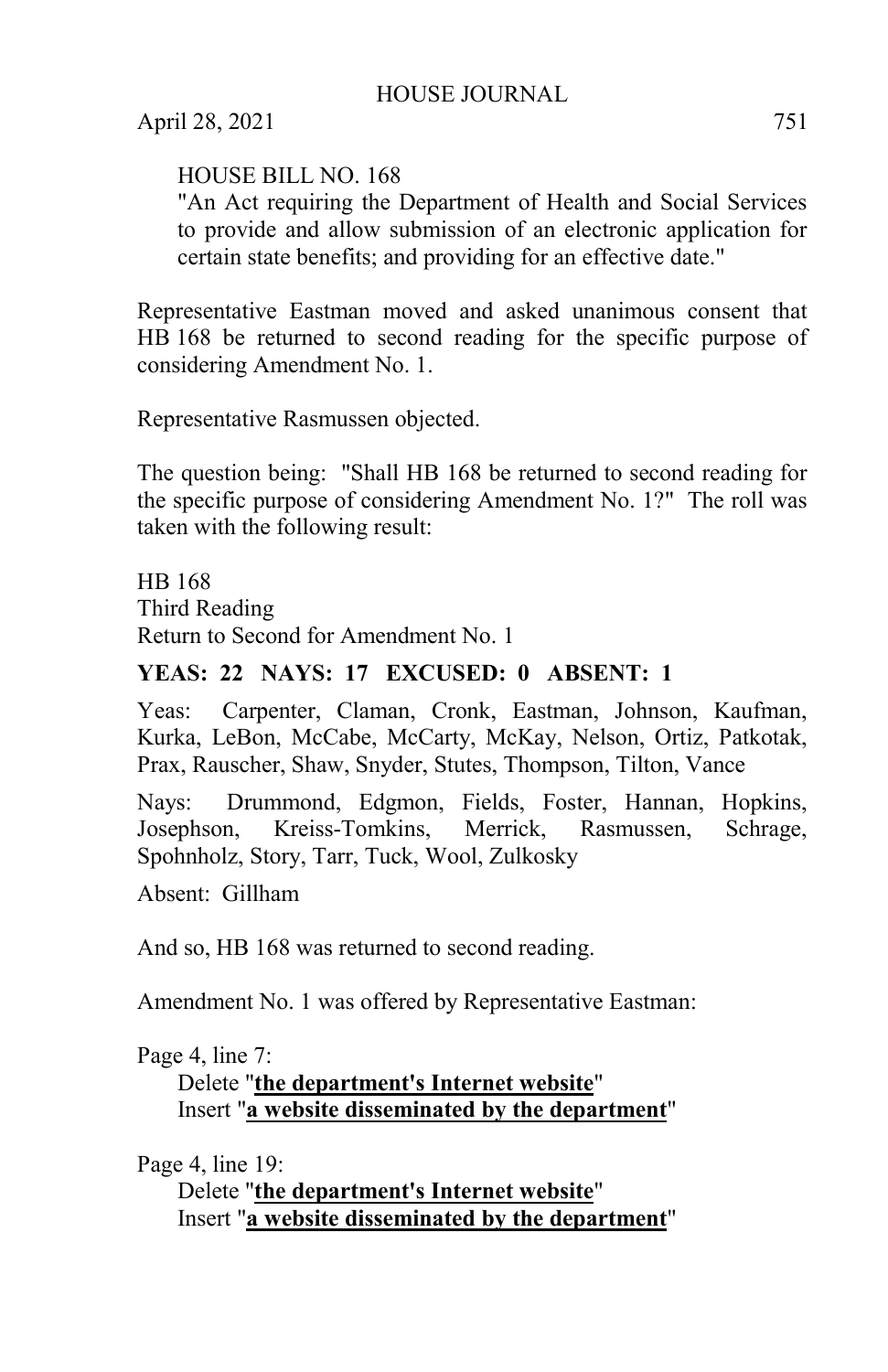#### Page 5, lines 22-23:

Delete "**the department's Internet website**" Insert "**a website disseminated by the department**"

#### Page 6, lines 3-4:

Delete "**the department's Internet website**" Insert "**a website disseminated by the department**"

#### Page 6, lines 19-20:

Delete "**the department's Internet website**" Insert "**a website disseminated by the department**"

#### Page 7, line 3:

Delete "**the department's Internet website**" Insert "**a website disseminated by the department**"

Page 7, line 19:

Delete "**the department's Internet website**" Insert "**a website disseminated by the department**"

Page 8, lines 10-11:

Delete "**the department's Internet website**" Insert "**a website disseminated by the department**"

Representative Eastman moved and asked unanimous consent that Amendment No. 1 be adopted.

There was objection.

Representative Eastman moved and asked unanimous consent to withdraw Amendment No .1. There being no objection, it was so ordered.

HB 168 was automatically in third reading.

The question being: "Shall HB 168 pass the House?" The roll was taken with the following result:

HB 168 Third Reading Final Passage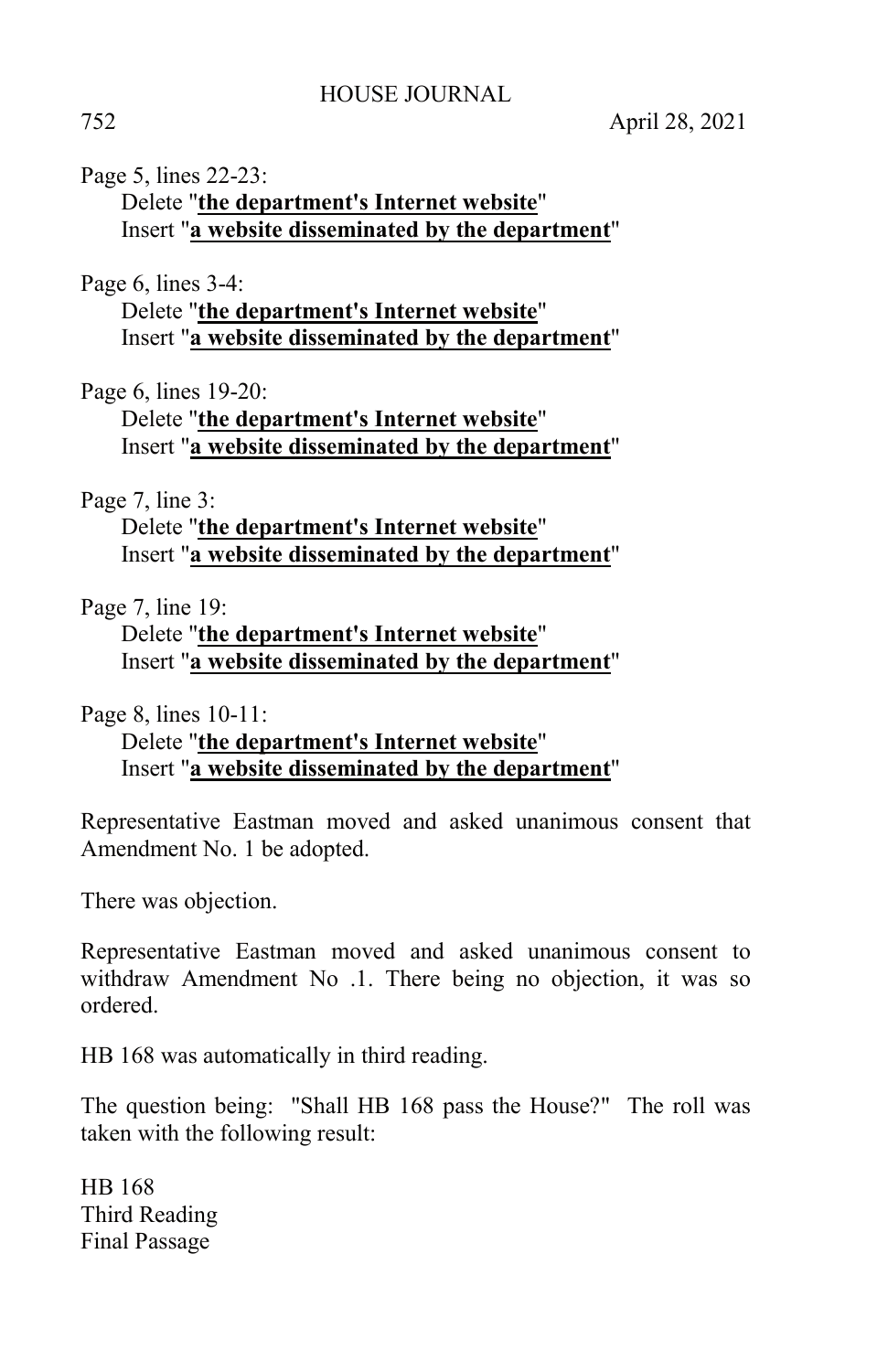#### **YEAS: 40 NAYS: 0 EXCUSED: 0 ABSENT: 0**

Yeas: Carpenter, Claman, Cronk, Drummond, Eastman, Edgmon, Fields, Foster, Gillham, Hannan, Hopkins, Johnson, Josephson, Kaufman, Kreiss-Tomkins, Kurka, LeBon, McCabe, McCarty, McKay, Merrick, Nelson, Ortiz, Patkotak, Prax, Rasmussen, Rauscher, Schrage, Shaw, Snyder, Spohnholz, Story, Stutes, Tarr, Thompson, Tilton, Tuck, Vance, Wool, Zulkosky

And so, HB 168 passed the House.

Representative Tuck moved and asked unanimous consent that the roll call on the passage of the bill be considered the roll call on the effective date clause. There being no objection, it was so ordered.

HB 168 was referred to the Chief Clerk for engrossment.

#### **LEGISLATIVE CITATIONS**

Representative Tuck moved and asked unanimous consent that the House approve the citations on the calendar. There being no objection, the following citations were approved and sent to enrolling:

Honoring - Chris Maisch By Representatives Hopkins, Claman; Senator Kawasaki

Honoring - Renee Robinson By Representative Kaufman; Senator Holland

Honoring - Curtis Blackwell By Representatives Story, Hannan; Senator Kiehl

Honoring - Bruce Roberts By Representative Schrage; Senator Revak

Honoring - Michi and Gene Wiseman By Representative Schrage

Honoring - Christine Swanson By Representatives Story, Hannan; Senator Kiehl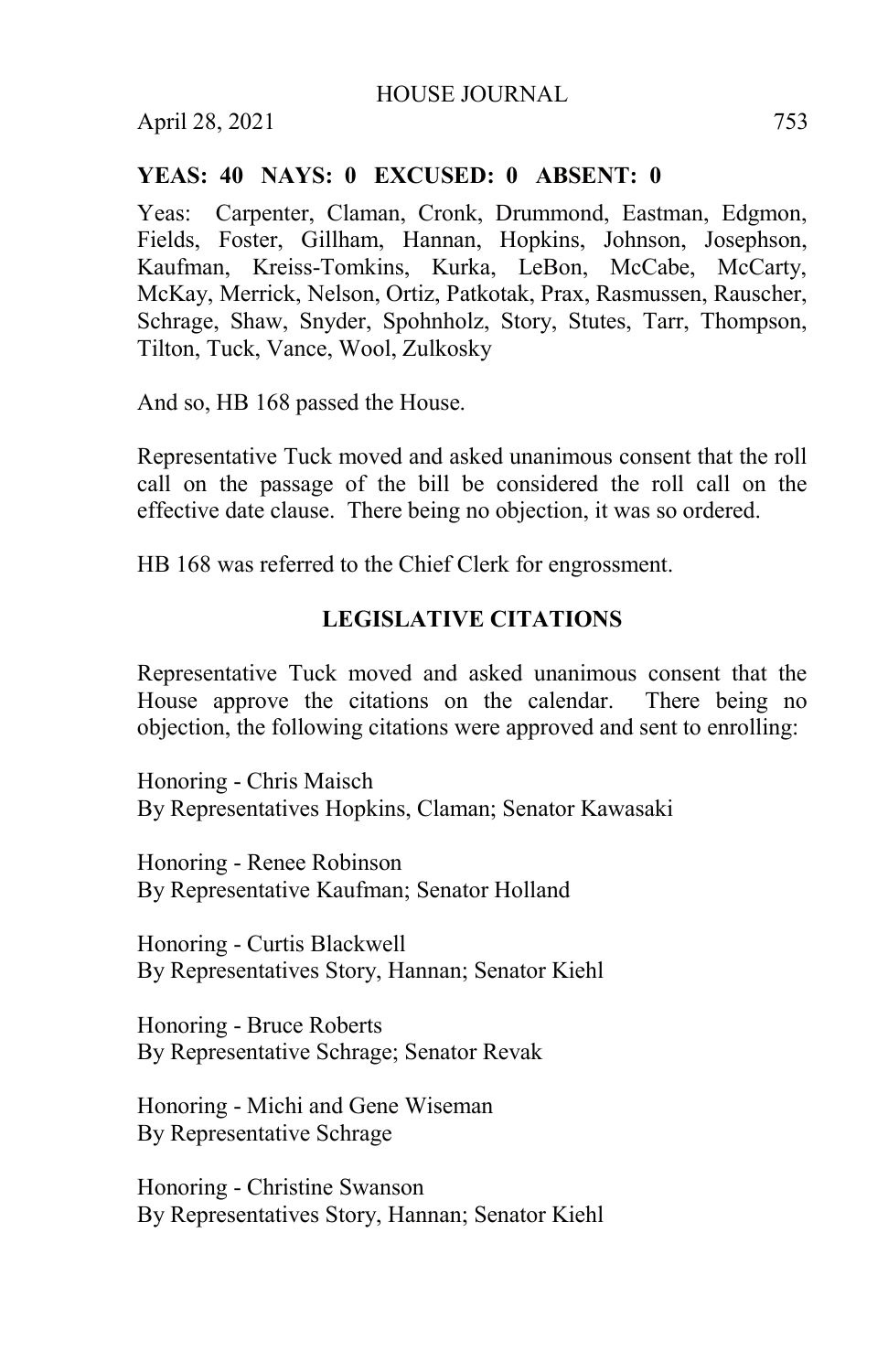754 April 28, 2021

Honoring - Rhonda Hickok Larson By Representatives Story, Hannan; Senator Kiehl

Honoring - Sherry Patterson By Representatives Story, Hannan; Senator Kiehl

Honoring - Abbott Loop Community Council By Representative Schrage; Senator Revak

Honoring - Stephanie Butler By Senators Stevens, Kiehl

Honoring - Jane Pallister By Senator Wielechowski; Representative Spohnholz

Honoring - Golden Valley Electric Association By Senators Kawasaki, Bishop; Representative Hopkins

In Memoriam - Scot Geiger By Representative Wool

In Memoriam - Sean Michael McManamy By Representative Kaufman; Senator Holland

### **SPECIAL ORDER OF BUSINESS**

Representative Tuck moved and asked unanimous consent that the notice and publication requirements be waived and the citation, Honoring - Ty Mase, be taken up as a Special Order of Business. There being no objection, it was so ordered.

Representative Tuck moved and asked unanimous consent that the House approve the citation. There being no objection, the following citation was approved and sent to enrolling:

Honoring - Ty Mase By Representative Edgmon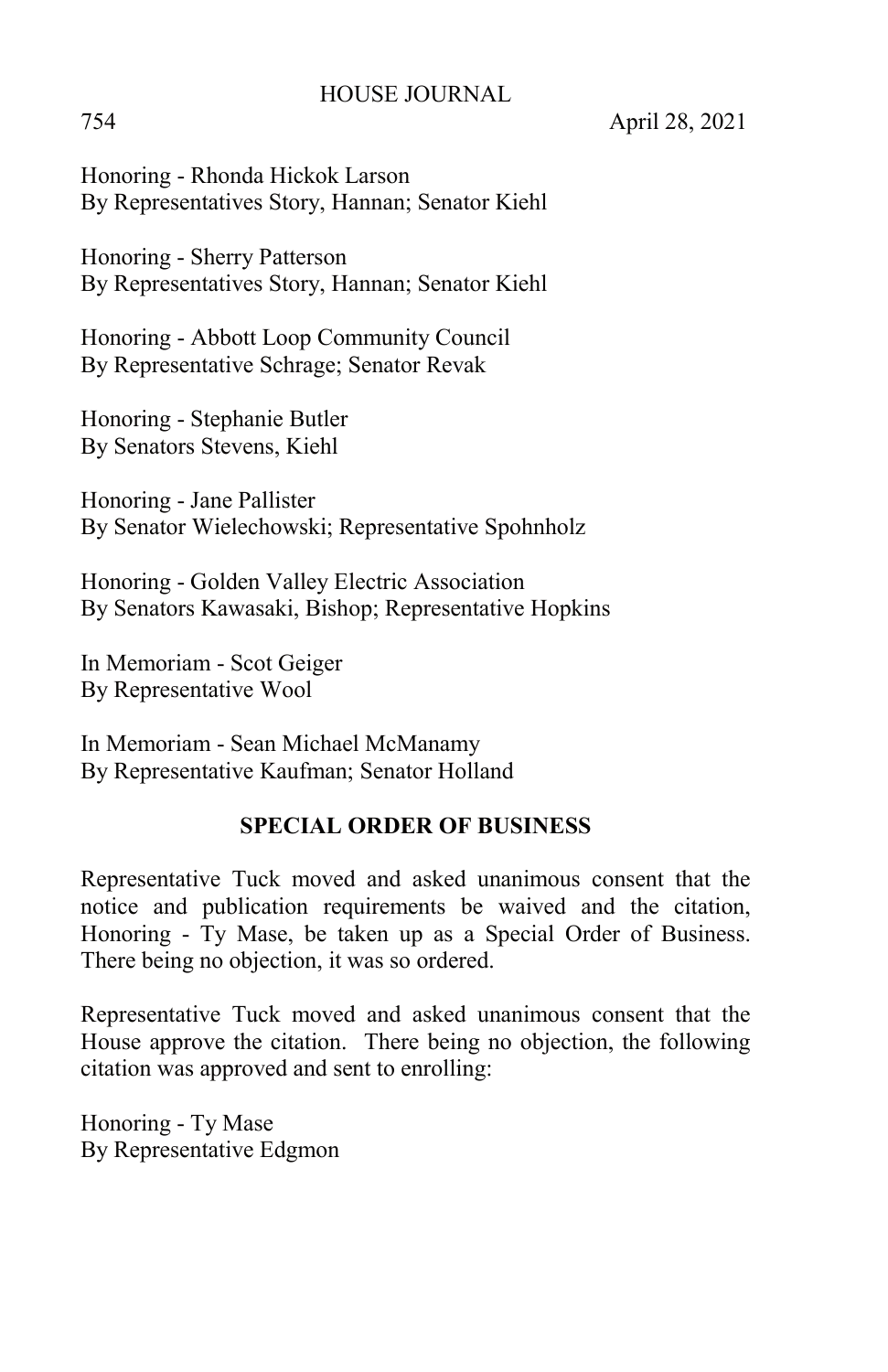### **UNFINISHED BUSINESS**

#### **HB 37**

The Speaker removed the Community & Regional Affairs Committee referral and added a House Special Committee on Ways & Means referral to the following:

### HOUSE BILL NO. 37

"An Act relating to deposits into the dividend fund; relating to income of and appropriations from the earnings reserve account; relating to the taxation of income of individuals, partners, shareholders in S corporations, trusts, and estates; relating to a payment against the individual income tax from the permanent fund dividend disbursement; repealing tax credits applied against the tax on individuals under the Alaska Net Income Tax Act; and providing for an effective date."

HB 37 was referred to the House Special Committee on Ways & Means with further referral to the State Affairs and Finance **Committees** 

#### **HB 184**

The Speaker removed the Finance Committee referral and added a House Special Committee on Tribal Affairs referral to the following:

HOUSE BILL NO. 184

"An Act requiring state participation in a tribal child welfare compact."

HB 184 was referred to the House Special Committee on Tribal Affairs.

#### **HB 157**

The Speaker removed the Judiciary Committee referral and added a Finance Committee referral to the following:

### HOUSE BILL NO. 157

"An Act requiring the disclosure of the identity of certain persons, groups, and nongroup entities that expend money in support of or in opposition to an application filed for a state referendum or recall election; and providing for an effective date."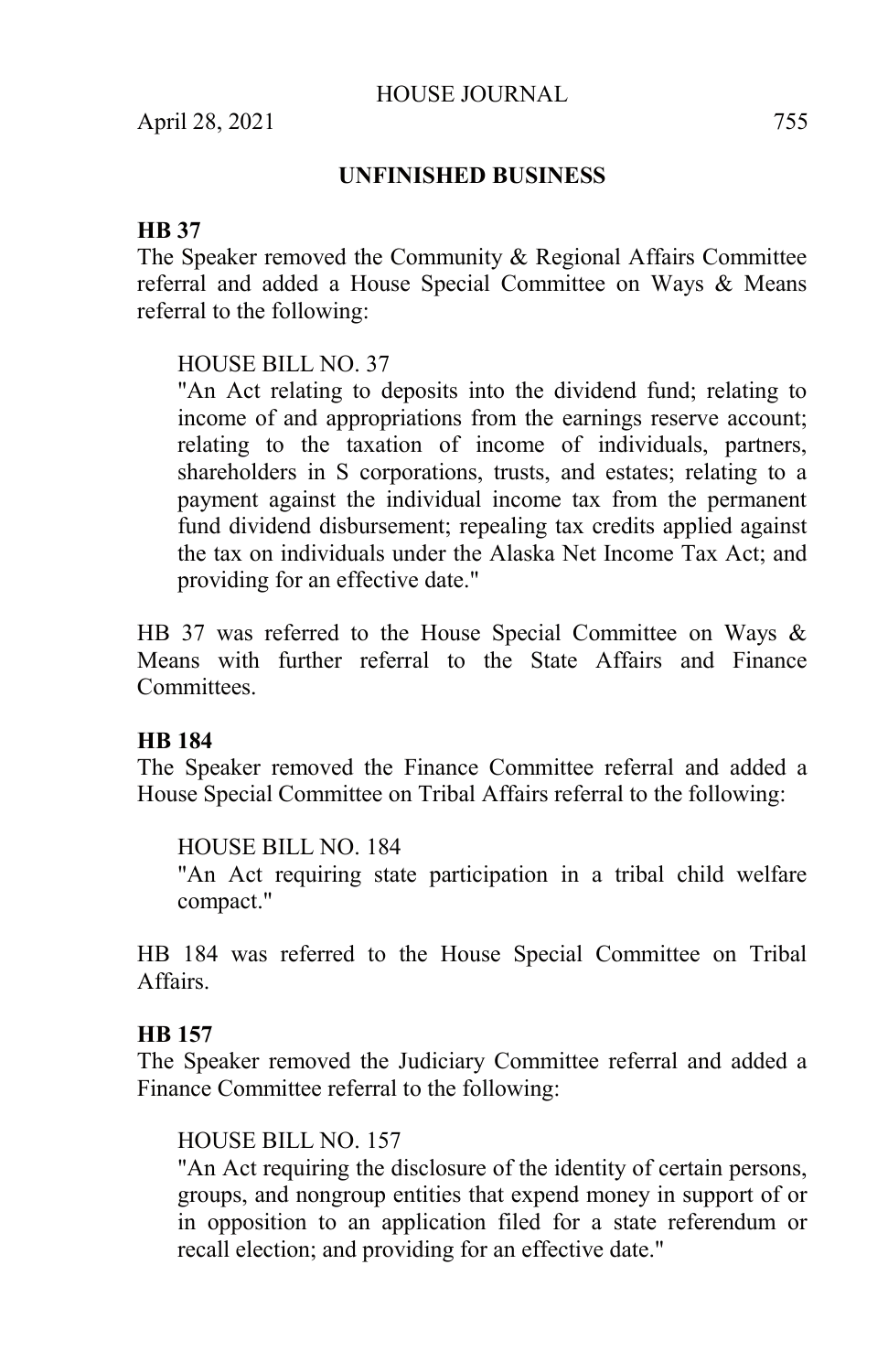756 April 28, 2021

HB 157 is in the State Affairs Committee with further referral to the Finance Committee.

## **HB 22**

Representative Johnson added as a cosponsor to:

## HOUSE BILL NO. 22

"An Act relating to shared animal ownership; and relating to the sharing and sale of raw milk and raw milk products."

## **HB 41**

Representatives Josephson and Story added as cosponsors to:

## CS FOR HOUSE BILL NO. 41(FIN)

"An Act relating to management of enhanced stocks of shellfish; authorizing certain nonprofit organizations to engage in shellfish enhancement projects; relating to application fees for salmon hatchery permits and shellfish enhancement project permits; relating to the marketing of aquatic farm products by the Alaska Seafood Marketing Institute; and providing for an effective date."

### **HB 100**

Representatives Josephson and Tuck added as cosponsors to:

### HOUSE BILL NO. 100

"An Act relating to allocations of funding for the Alaska Workforce Investment Board; and providing for an effective date."

### **HB 123**

Representatives Schrage and Vance added as cosponsors to:

### HOUSE BILL NO. 123

"An Act providing for state recognition of federally recognized tribes; and providing for an effective date."

### **HB 158**

Representatives Cronk, McCarty, Tarr, McKay, Carpenter, Shaw, Spohnholz, Thompson, Johnson, Nelson, and LeBon added as cosponsors to: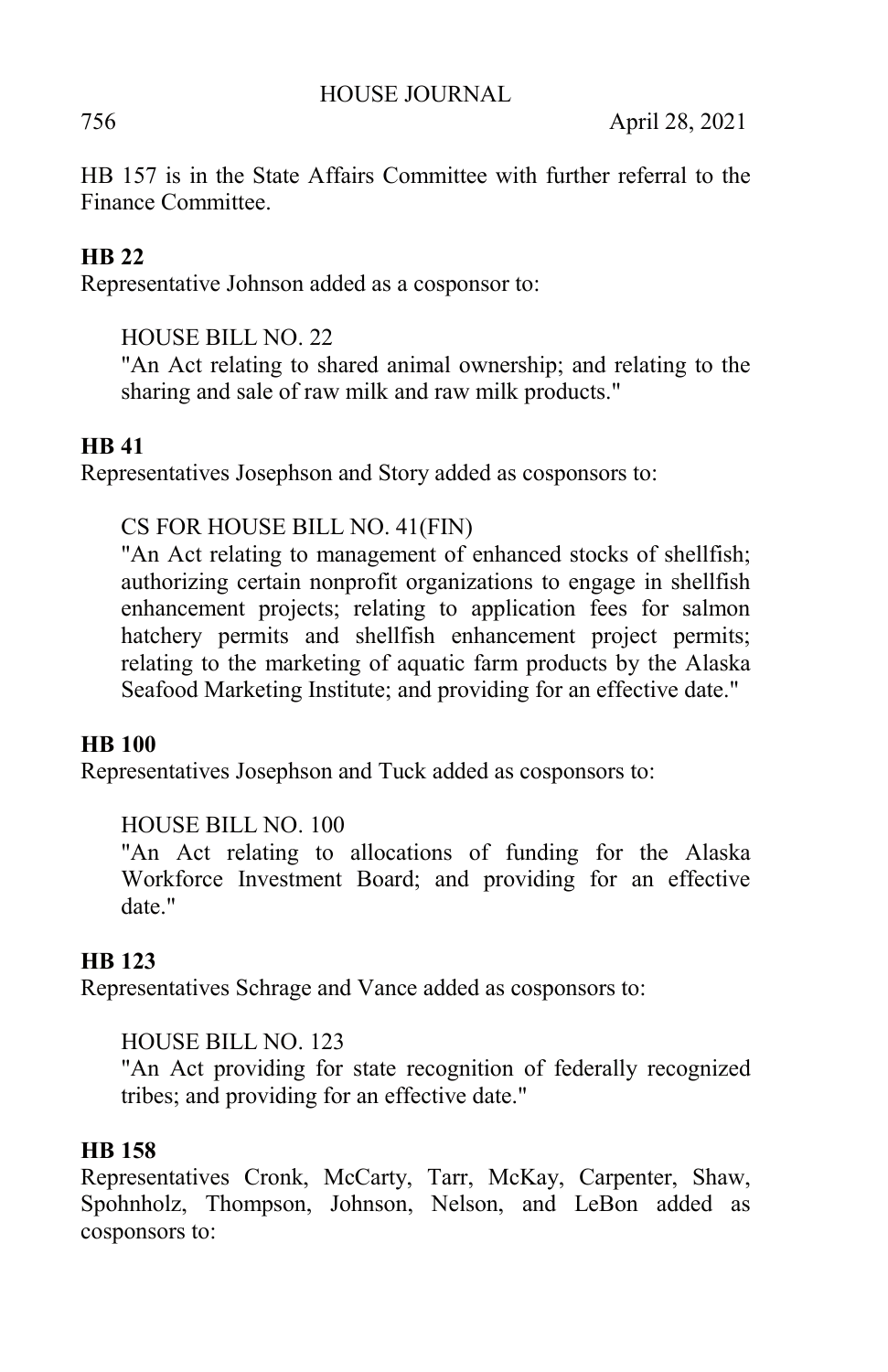### HOUSE BILL NO. 158

"An Act relating to contributions from permanent fund dividends to the general fund."

### **HB 165**

Representative Fields added as a cosponsor to:

HOUSE BILL NO. 165

"An Act making a special appropriation to the Alaska permanent fund; and providing for an effective date."

### **HB 168**

Representatives Kurka, Nelson, and Tuck added as cosponsors to:

### HOUSE BILL NO. 168

"An Act requiring the Department of Health and Social Services to provide and allow submission of an electronic application for certain state benefits; and providing for an effective date."

### **HB 171**

Representative Fields added as a cosponsor to:

### HOUSE BILL NO. 171

"An Act relating to pollutants; relating to perfluoroalkyl and polyfluoroalkyl substances; relating to the duties of the Department of Environmental Conservation; relating to firefighting substances; relating to thermal remediation of perfluoroalkyl and polyfluoroalkyl substance contamination; and providing for an effective date."

### **HB 185**

Representatives Kaufman and Cronk added as cosponsors to:

### HOUSE BILL NO. 185

"An Act relating to the transferability of hunts awarded by drawing; and providing for an effective date."

### **SB 32**

Representative Fields added as a cross sponsor to: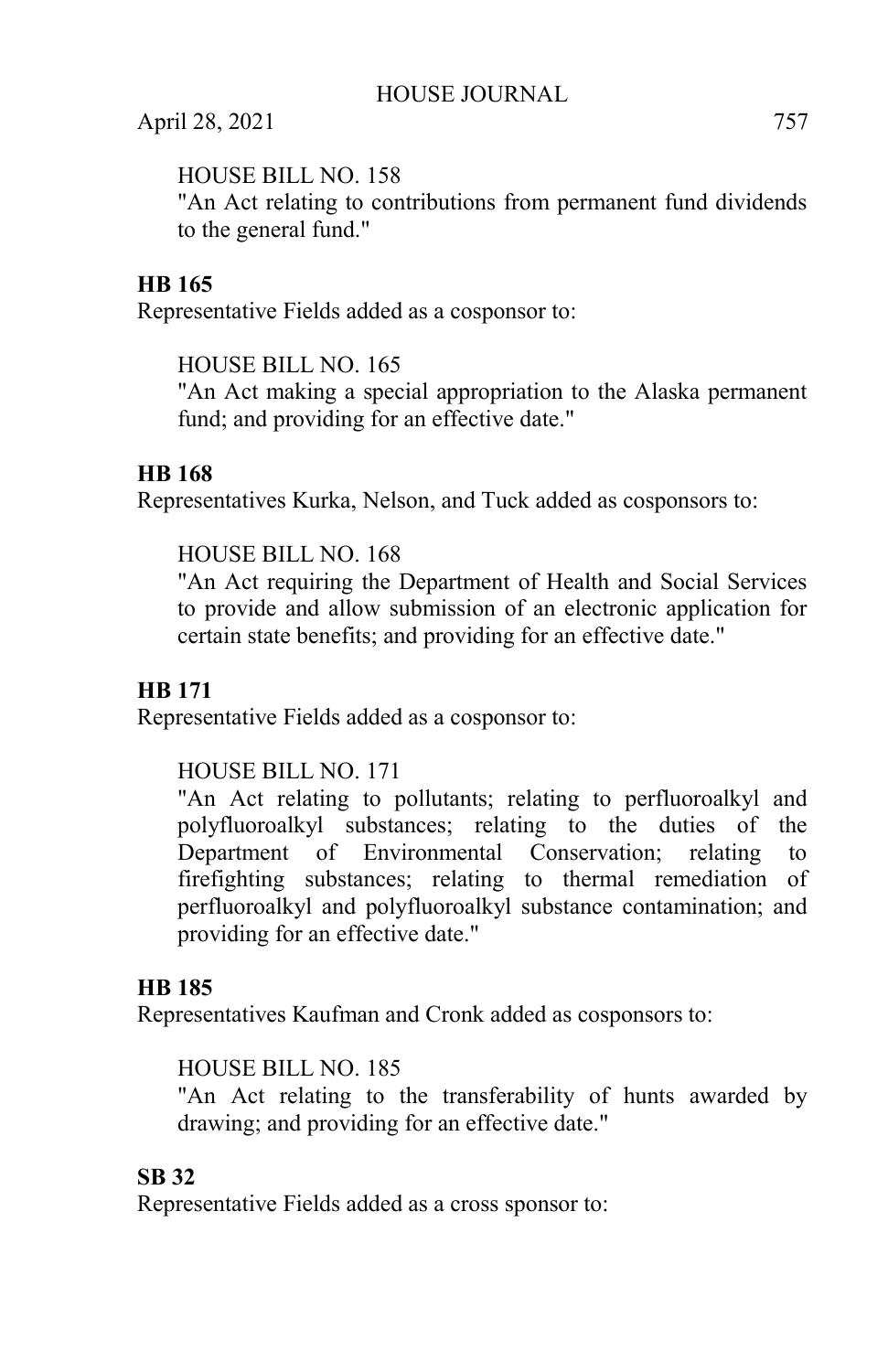### CS FOR SENATE BILL NO. 32(FIN)

"An Act establishing the Alaska middle college program for public school students; relating to the powers of the University of Alaska; and providing for an effective date."

### **SB 69**

Representative Fields added as a cross sponsor to:

### SENATE BILL NO. 69 am

"An Act extending an exemption from regulation as a public utility for plants and facilities generating electricity entirely from renewable energy resources; and providing for an effective date."

The Speaker stated that, without objection, the House would recess to a call of the chair; and so, the House recessed at 1:32 p.m.

### **AFTER RECESS**

The Speaker called the House back to order at 8:08 p.m.

Representative Tuck moved and asked unanimous consent that the House revert to messages from the Senate. There being no objection, it was so ordered.

### **MESSAGES FROM THE SENATE**

A message dated April 28 was read stating the Senate accepted the invitation to meet in joint session at 11:00 a.m., May 3 to hear an address by the Honorable Dan Sullivan, U.S. Senator.

### **HB 76**

A message dated April 28 was read stating the Senate passed:

### CS FOR HOUSE BILL NO. 76(FIN) am

"An Act extending the January 15, 2021, governor's declaration of a public health disaster emergency in response to the novel coronavirus disease (COVID-19) pandemic; approving and ratifying declarations of a public health disaster emergency; providing for a financing plan; making temporary changes to state law in response to the COVID-19 outbreak in the following areas: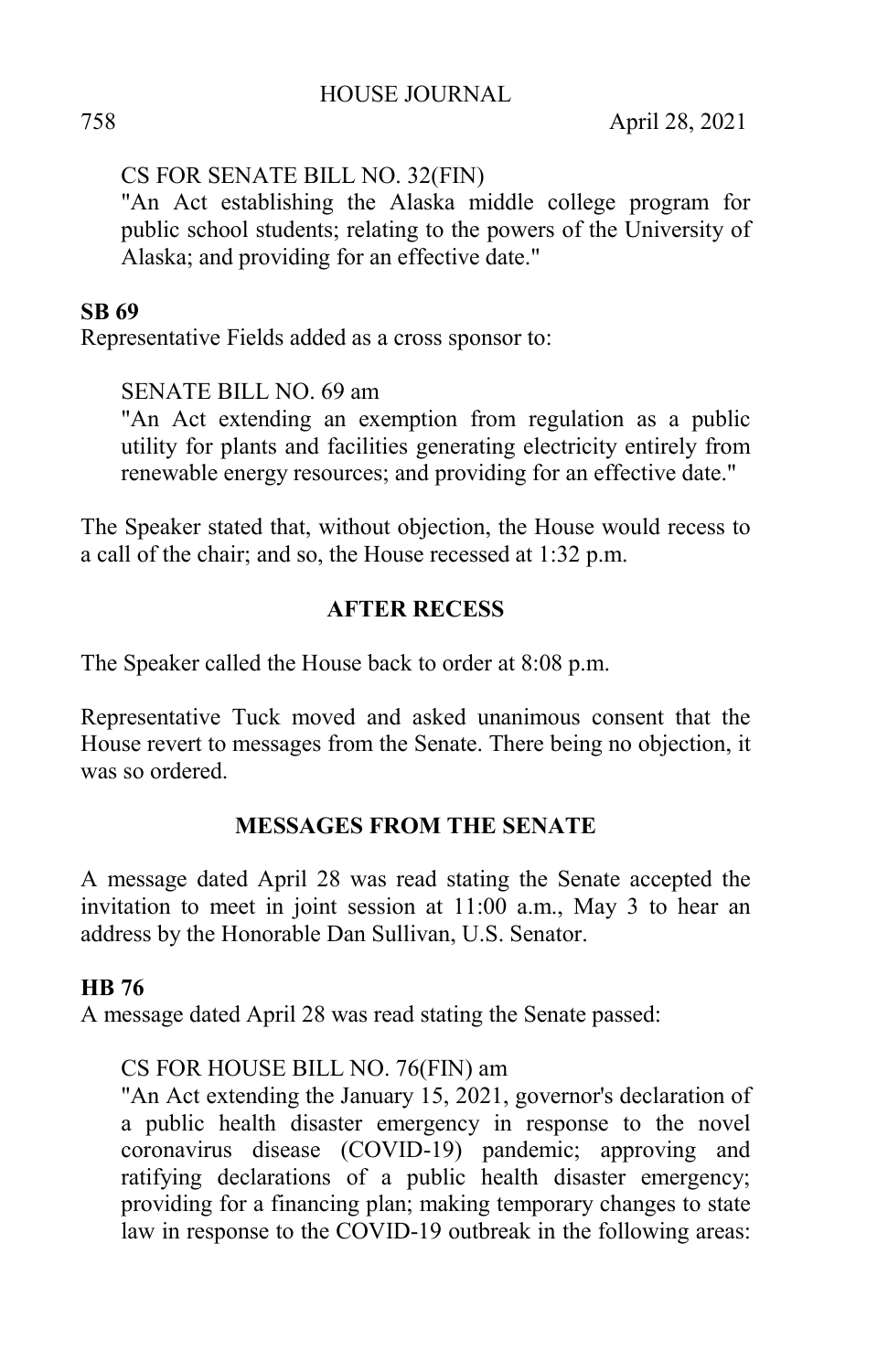occupational and professional licensing, practice, and billing; telehealth; fingerprinting requirements for health care providers; charitable gaming and online ticket sales; access to federal stabilization funds; wills; unfair or deceptive trade practices; meetings of shareholders; and school operating funds; relating to informed consent for COVID-19 vaccines; relating to personal objections to the administration of COVID-19 vaccines; providing immunity from liability and disciplinary action for occupational licensees for exposure of clients to COVID-19; providing immunity from liability for persons engaging in business and their employees for exposure of customers to COVID-19; and providing for an effective date."

with the following amendment, and it is transmitted for consideration:

SENATE CS FOR CS FOR HOUSE BILL NO. 76(FIN) am S "An Act extending the January 15, 2021, governor's declaration of a public health disaster emergency in response to the novel coronavirus disease (COVID-19) pandemic; approving and ratifying declarations of a public health disaster emergency; providing for a financing plan; making temporary changes to state law in response to the COVID-19 outbreak in the following areas: emergency powers of the governor; emergency powers of the commissioner of health and social services; occupational and professional licensing, practice, and billing; telehealth; charitable gaming and online ticket sales; access to federal stabilization funds; wills; unfair or deceptive trade practices; school operating funds; workers' compensation; program execution; civil liability; immunity from liability and disciplinary action for occupational licensees for exposure of clients to COVID-19; immunity from liability for persons engaging in business and their employees for exposure of customers to COVID-19; abortion funding; and personal objections to the administration of COVID-19 vaccines; and providing for an effective date."

(SCR 5 - title change resolution)

CSHB 76(FIN) am is under Unfinished Business.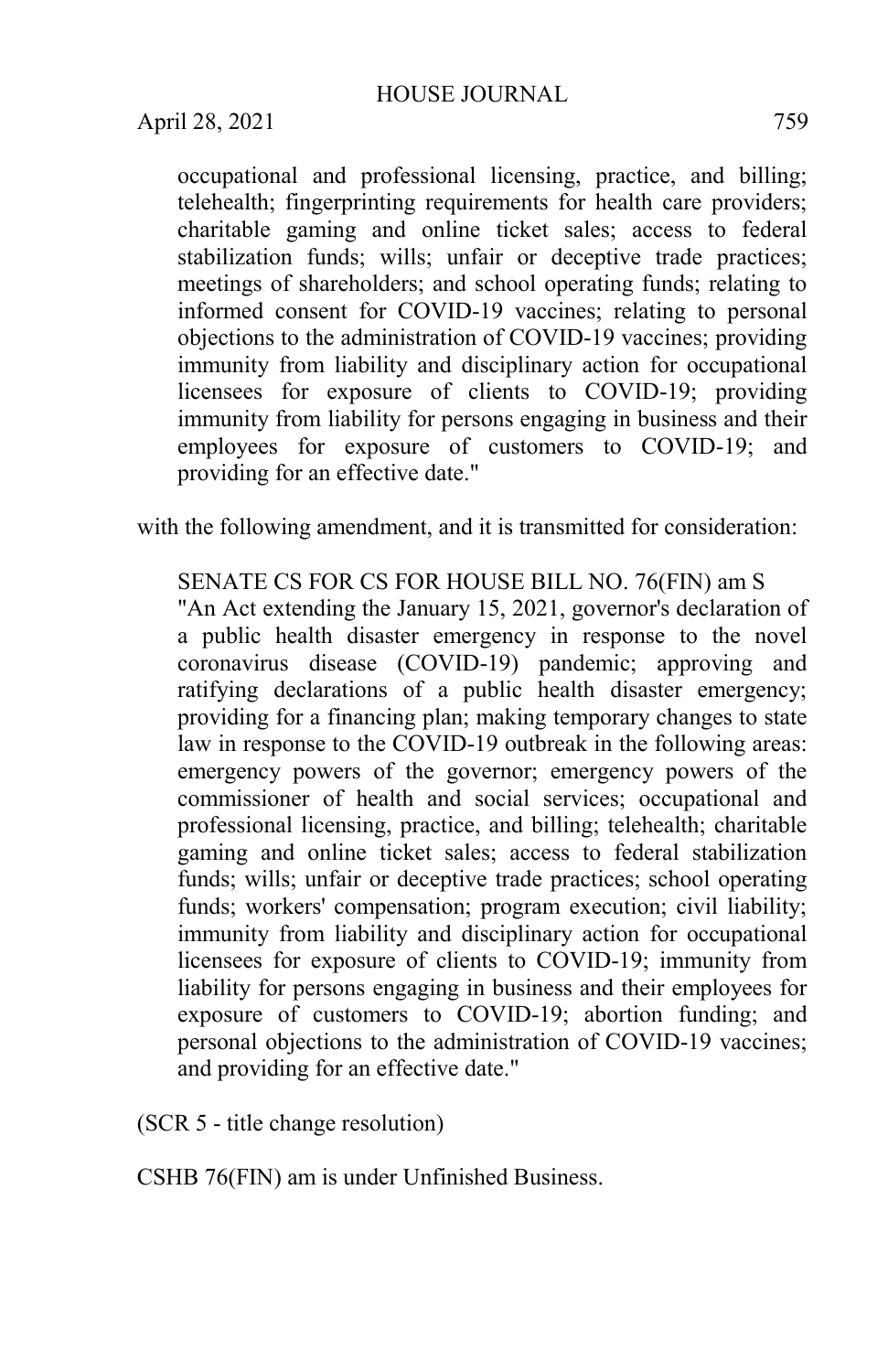A message dated April 28 was read stating the Senate passed the following, and it is transmitted for consideration:

#### **FIRST READING AND REFERENCE OF SENATE RESOLUTIONS**

#### **SCR 5**

SENATE CONCURRENT RESOLUTION NO. 5 by the Senate Finance Committee:

Suspending Rules  $24(c)$ ,  $35$ ,  $41(b)$ , and  $42(e)$ , Uniform Rules of the Alaska State Legislature, concerning House Bill No. 76, extending the January 15, 2021, governor's declaration of a public health disaster emergency in response to the novel coronavirus disease (COVID-19) pandemic; approving and ratifying declarations of a public health disaster emergency; providing for a financing plan; making temporary changes to state law in response to the COVID-19 outbreak in the following areas: occupational and professional licensing, practice, and billing; telehealth; fingerprinting requirements for health care providers; charitable gaming and online ticket sales; access to federal stabilization funds; wills; unfair or deceptive trade practices; meetings of shareholders; and school operating funds; relating to informed consent for COVID-19 vaccines; relating to personal objections to the administration of COVID-19 vaccines; providing immunity from liability and disciplinary action for occupational licensees for exposure of clients to COVID-19; and providing immunity from liability for persons engaging in business and their employees for exposure of customers to COVID-19.

was read the first time and taken up later as a Special Order of Business.

#### **REPORTS OF STANDING COMMITTEES**

#### **HB 102**

The State Affairs Committee considered:

HOUSE BILL NO. 102

"An Act relating to the state insurance catastrophe reserve account; and providing for an effective date."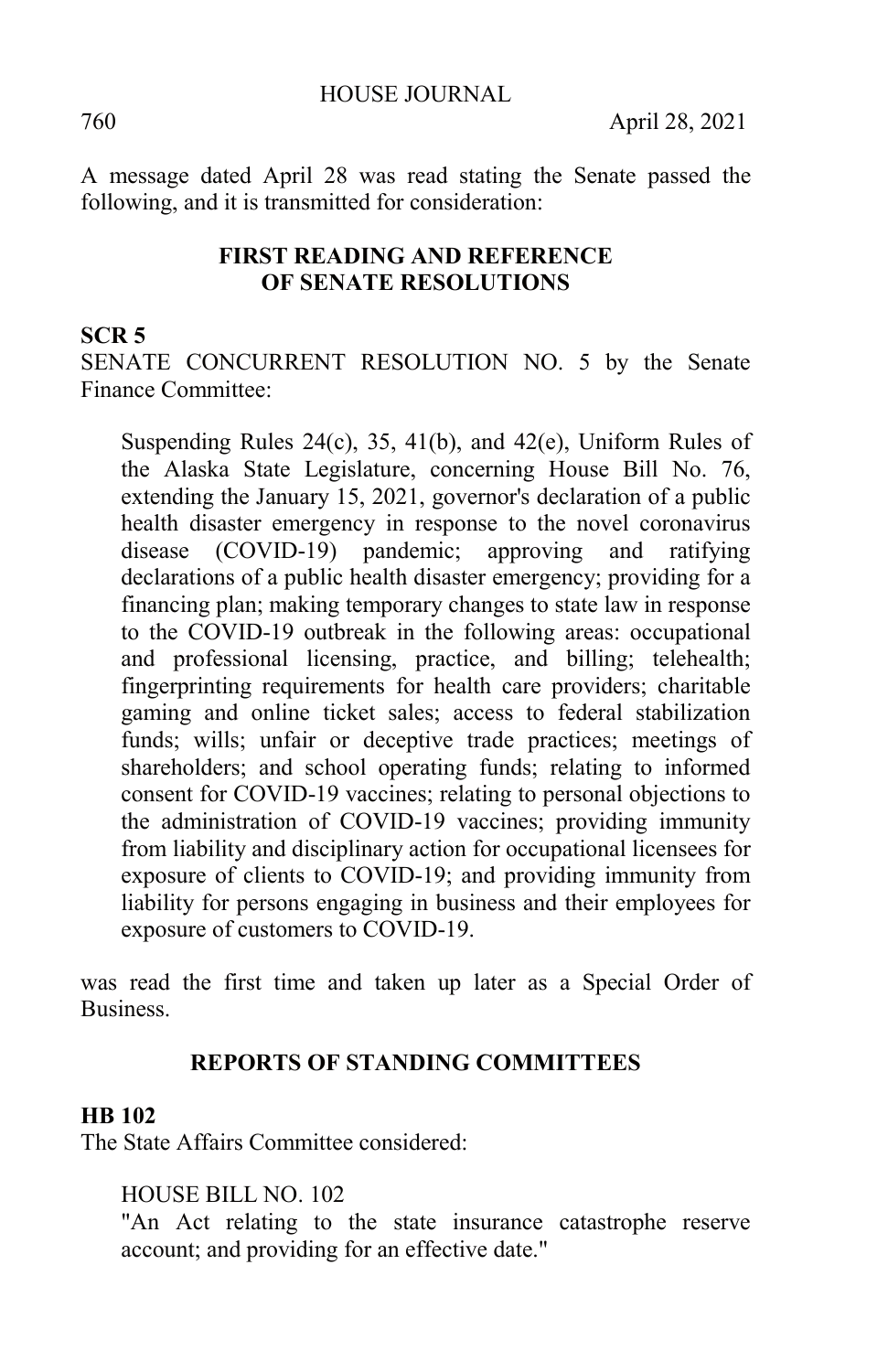The report was signed by Representative Kreiss-Tomkins, Chair, with the following individual recommendations:

Do pass (3): Claman, Story, Kreiss-Tomkins

No recommendation (1): Tarr

Amend (3): Eastman, Kaufman, Vance

The following fiscal note(s) apply:

1. Fiscal, Dept. of Administration

HB 102 was referred to the Finance Committee.

#### **HB 157**

The State Affairs Committee considered:

HOUSE BILL NO. 157

"An Act requiring the disclosure of the identity of certain persons, groups, and nongroup entities that expend money in support of or in opposition to an application filed for a state referendum or recall election; and providing for an effective date."

The report was signed by Representative Kreiss-Tomkins, Chair, with the following individual recommendations:

Do pass (1): Kreiss-Tomkins

No recommendation (1): Tarr

Amend (5): Claman, Story, Eastman, Kaufman, Vance

The following fiscal note(s) apply:

1. Fiscal, Dept. of Administration

HB 157 was referred to the Finance Committee.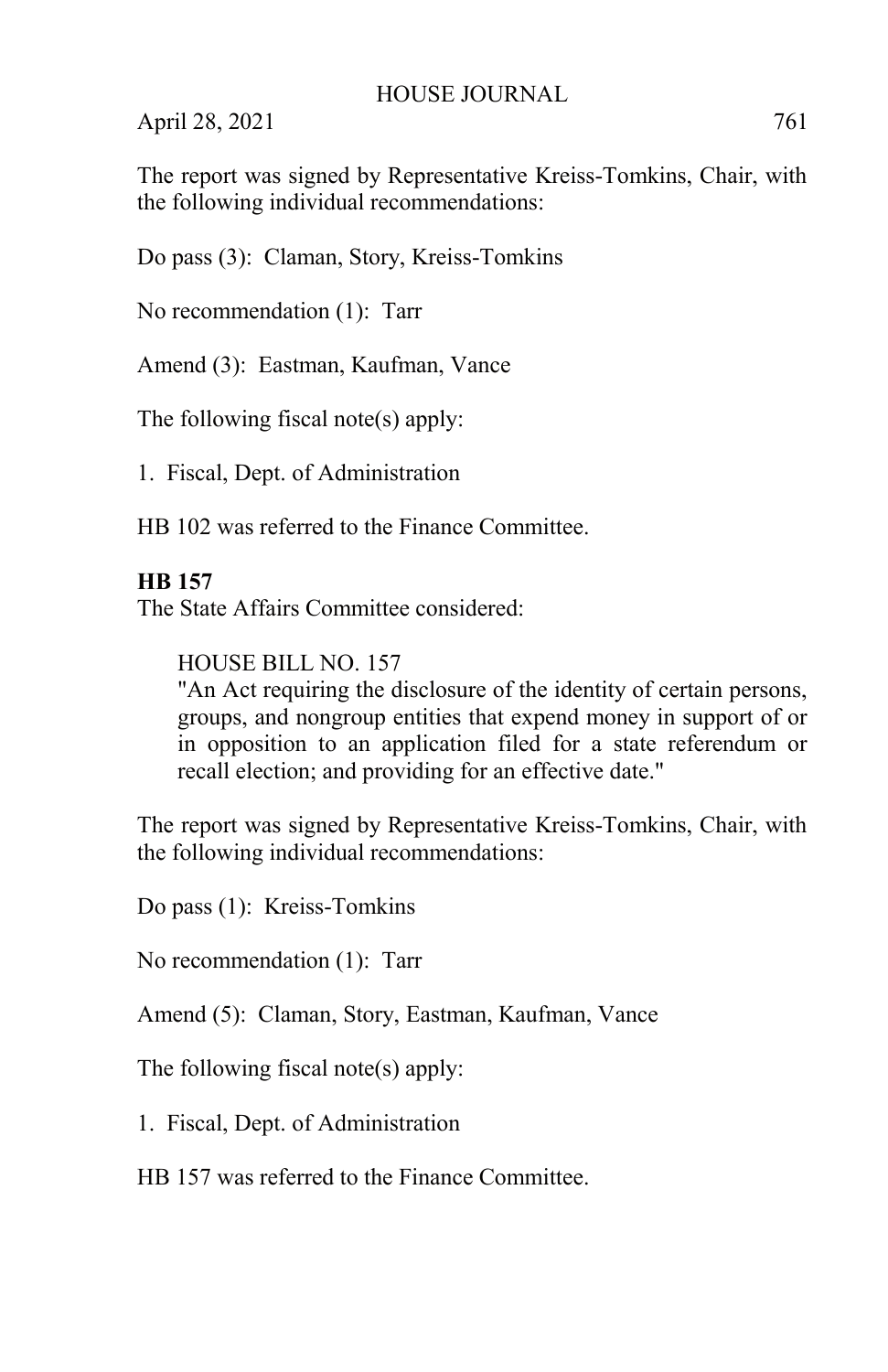### **HB 160**

The Transportation Committee considered:

HOUSE BILL NO. 160 "An Act relating to the state procurement code; establishing the construction manager general contractor procurement method; and providing for an effective date."

and recommends it be replaced with:

CS FOR HOUSE BILL NO. 160(TRA) (same title)

The report was signed by Representative Hopkins, Chair, with the following individual recommendations:

Do pass (4): Hannan, Spohnholz, McKay, McCabe

No recommendation (3): Drummond, Cronk, Hopkins

The following fiscal note(s) apply to CSHB 160(TRA):

1. Zero, Dept. of Transportation & Public Facilities

HB 160 was referred to the Rules Committee.

### **UNFINISHED BUSINESS**

Representative Tuck moved and asked unanimous consent that the following member be excused from a call of the House. There being no objection, the member was excused as noted:

Representative Kreiss-Tomkins – from 8:00 a.m., May 20 to 8:00 a.m., May 25

## **CONCUR IN SENATE AMENDMENTS**

### **HB 76**

Representative Tuck moved and asked unanimous consent that the House consider the Senate message (page 758). There being no objection, it was so ordered.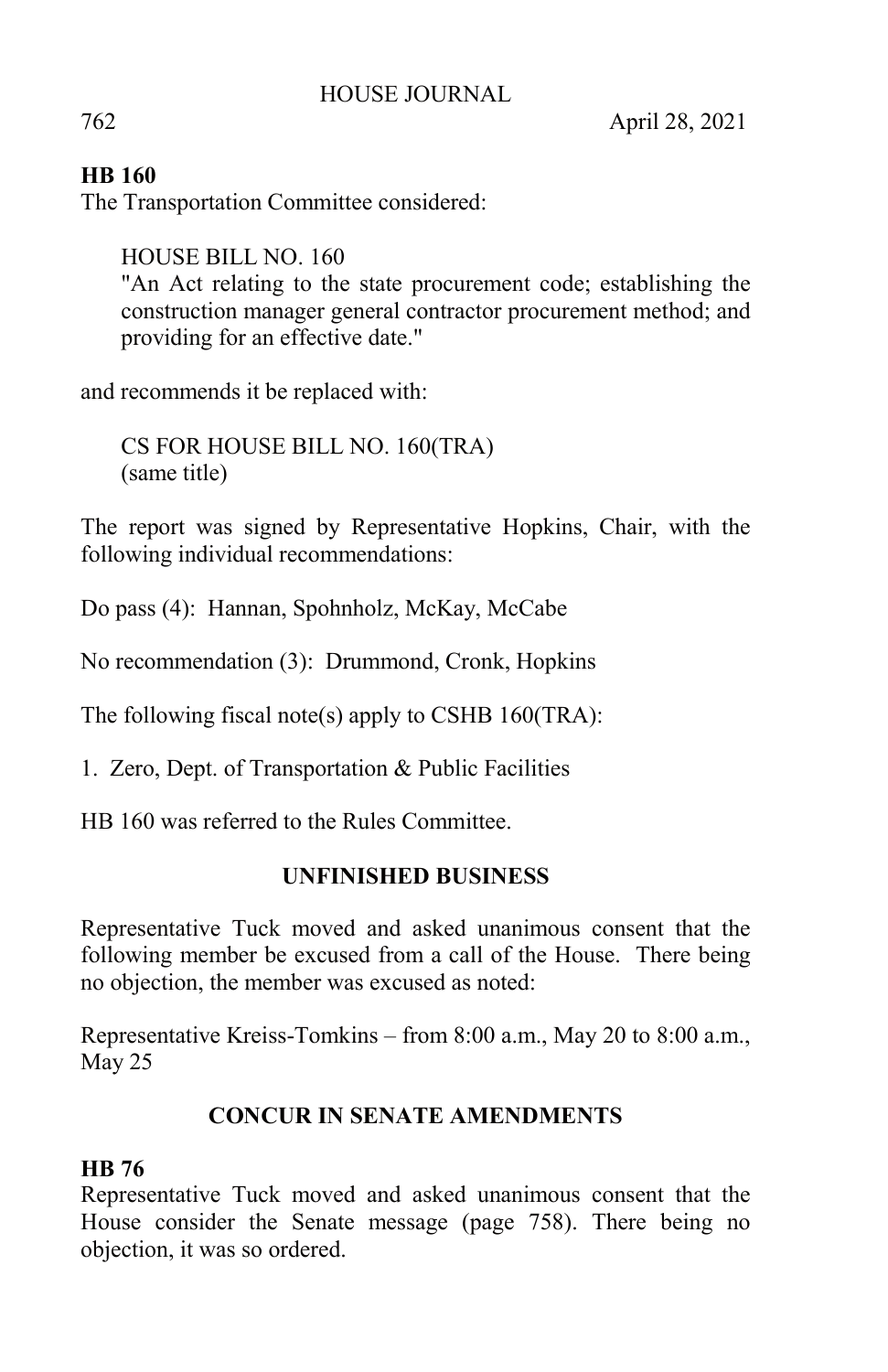Representative Claman rose to a point of order regarding debate.

The Speaker cautioned the member to confine remarks to the Senate amendments to the bill.

Representative Tuck moved that the House concur in the Senate amendment and recommended that the members vote yes.

The question being: "Shall the House concur in the Senate amendment?" The roll was taken with the following result:

SCS CSHB 76(FIN) am S

Concur

### **YEAS: 25 NAYS: 15 EXCUSED: 0 ABSENT: 0**

Yeas: Claman, Cronk, Drummond, Edgmon, Fields, Foster, Hannan, Hopkins, Josephson, Kreiss-Tomkins, LeBon, Merrick, Ortiz, Patkotak, Rasmussen, Schrage, Snyder, Spohnholz, Story, Stutes, Tarr, Thompson, Tuck, Wool, Zulkosky

Nays: Carpenter, Eastman, Gillham, Johnson, Kaufman, Kurka, McCabe, McCarty, McKay, Nelson, Prax, Rauscher, Shaw, Tilton, Vance

And so, the House concurred in the Senate amendment, thus adopting SCS CSHB 76(FIN) am S.

Representative Tuck moved the effective date clause.

The question being: "Shall the effective date clause be adopted?" The roll was taken with the following result:

SCS CSHB 76(FIN) am S Effective Date Concur

### **YEAS: 35 NAYS: 5 EXCUSED: 0 ABSENT: 0**

Yeas: Carpenter, Claman, Cronk, Drummond, Edgmon, Fields, Foster, Gillham, Hannan, Hopkins, Johnson, Josephson, Kaufman, Kreiss-Tomkins, LeBon, McCarty, McKay, Merrick, Nelson, Ortiz, Patkotak, Rasmussen, Rauscher, Schrage, Shaw, Snyder, Spohnholz, Story, Stutes, Tarr, Thompson, Tilton, Tuck, Wool, Zulkosky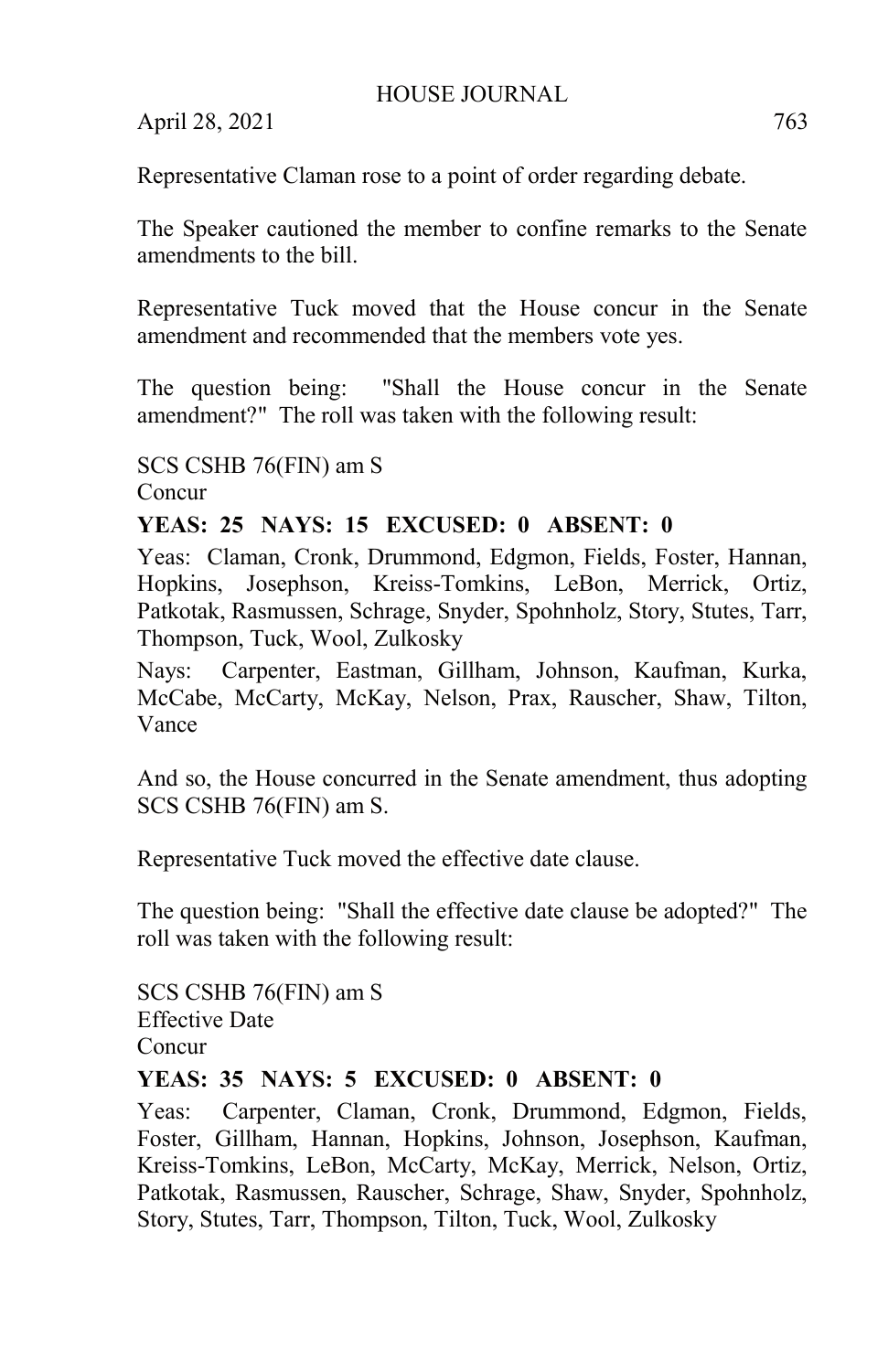Nays: Eastman, Kurka, McCabe, Prax, Vance

And so, the effective date clause was adopted.

The Chief Clerk notified the Senate.

The bill was referred to the Chief Clerk for enrollment.

### **SPECIAL ORDER OF BUSINESS**

#### **SCR 5**

Representative Tuck moved and asked unanimous consent that the following be taken up as a Special Order of Business:

#### SENATE CONCURRENT RESOLUTION NO. 5

Suspending Rules 24(c), 35, 41(b), and 42(e), Uniform Rules of the Alaska State Legislature, concerning House Bill No. 76, extending the January 15, 2021, governor's declaration of a public health disaster emergency in response to the novel coronavirus disease (COVID-19) pandemic; approving and ratifying declarations of a public health disaster emergency; providing for a financing plan; making temporary changes to state law in response to the COVID-19 outbreak in the following areas: occupational and professional licensing, practice, and billing; telehealth; fingerprinting requirements for health care providers; charitable gaming and online ticket sales; access to federal stabilization funds; wills; unfair or deceptive trade practices; meetings of shareholders; and school operating funds; relating to informed consent for COVID-19 vaccines; relating to personal objections to the administration of COVID-19 vaccines; providing immunity from liability and disciplinary action for occupational licensees for exposure of clients to COVID-19; and providing immunity from liability for persons engaging in business and their employees for exposure of customers to COVID-19.

There being no objection, it was so ordered.

The question being: "Shall SCR 5 pass the House?" The roll was taken with the following result:

SCR 5 Special Order of Business